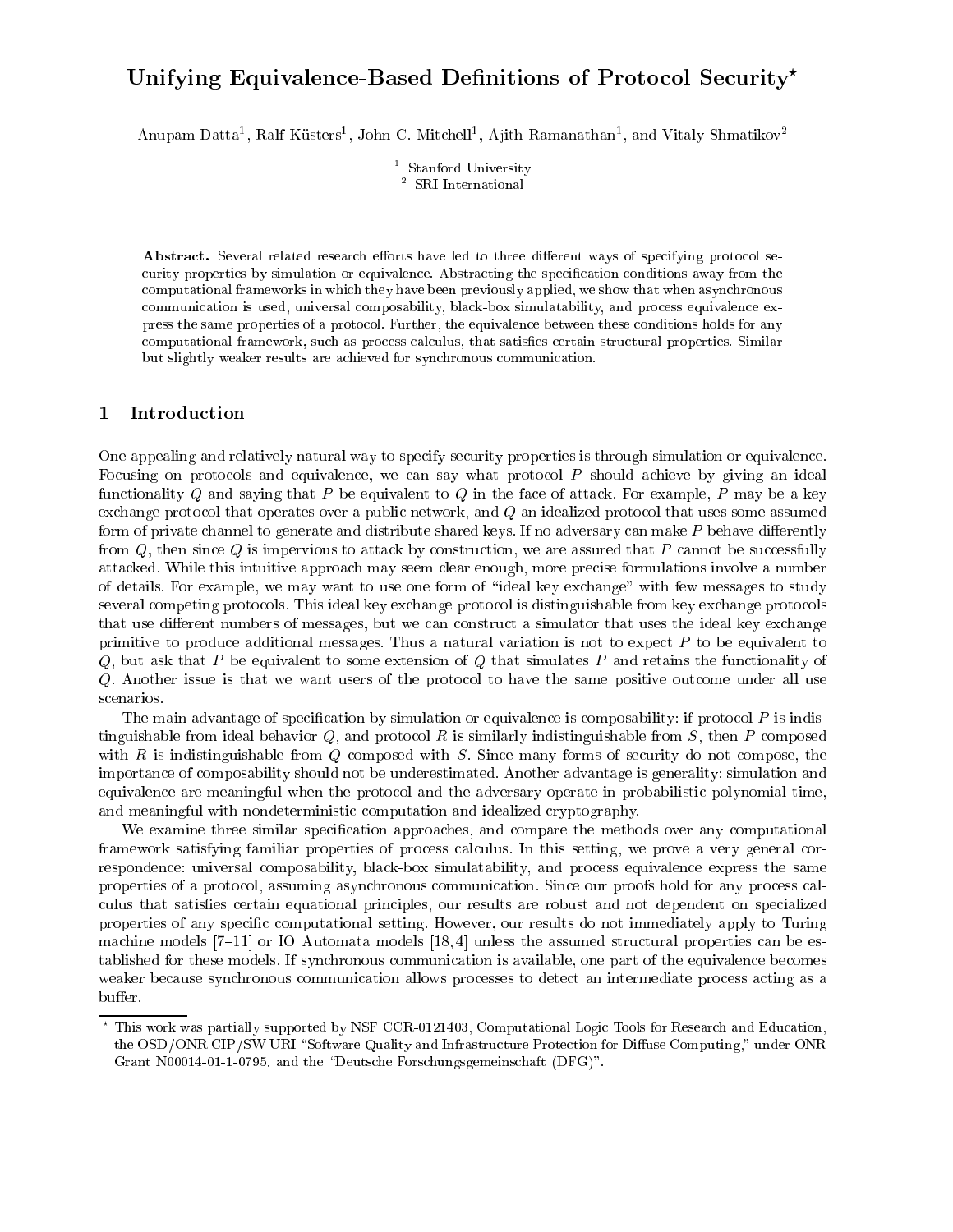Although our results may be most useful to researchers concerned with one of the three methods, some high-level points may be understood more broadly. First, rather than finding technical differences between competing approaches, we find that three approaches based on essentially similar intuition are in fact technically equivalent. Someone beginning to study this literature can therefore start with any of the approaches. Second, results proved about one form of specification may be transferred to other forms, simplifying the likely future development of this topic. Third, we believe that the equivalence of three different technical definitions, and the fact that this equivalence holds for a broad range of computational models, strongly suggests that there is a robust, fundamental notion underlying the three definitions.

Universal composability  $[7–9, 11, 10]$  involves a protocol to be evaluated, an ideal functionality, two adversaries, and an environment. The protocol has the ideal functionality if, for every attack on the protocol, there exists an attack on the ideal functionality, such that the observable behavior of the protocol under attack is the same as the observable behavior of the idealized functionality under attack. Each set of observations is performed by the same environment. Black-box simulatability  $[18, 12, 4]$  is a formally stronger notion in which the two attacks must be related in a uniform way. Black-box simulatability involves a protocol to be evaluated, an ideal functionality, a simulator, one adversary, and an environment. The protocol has the ideal functionality if there exists a simulator such that the protocol and simulation are indistinguishable by any user environment in the face of any network adversary. The difference between universal composability and black-box simulatability is that in the first case, for every attack on the protocol, there must be an attack on the ideal fun
tionality. In the se
ond ase, the same is true, but the se
ond atta
k must be the same as the first attack, interacting with the the ideal functionality through a fixed simulator. An essential difference between the adversary and the environment is that the adversary only has access to network communication, while the environment interacts with the system through input/output connections that are not accessible to the adversary.

While the first two methods were developed using sets of communicating Turing machines and probabilistic I/O automata, the third method was developed using process calculus. In the third method, associated with spi-calculus [2,3], applied  $\pi$ -calculus [1], and a probabilistic polynomial-time process calculus [16,14, 17, 19, a protocol P satisfies specification Q if P is observationally equivalent to Q. The specification Q may be the result of ombining some ideal pro
ess and a simulator. Observational equivalen
e is a standard notion from the study of programming languages and concurrency theory  $[15]$ . Process P is observationally equivalent to Q, written  $P \cong Q$  if, for every context  $C[\ ]$  consisting of a process with a place to insert P or Q, the observable behavior of  $C[P]$  is the same as  $C[Q]$ . The reason observational equivalence is relevant to security is that we can think of the context as an attack. Then  $P \cong Q$  means that any attack on P must succeed equally well on  $Q$ , and conversely. In [16, 14, 17, 19], an asymptotic form of process equivalence is used, making observational equivalence the same as asymptotic indistinguishability under probabilistic polynomial-time atta
k.

Our main results are that with synchronous communication, process equivalence implies black box simulatability, and black box simulatability is equivalent to universal composability. With asynchronous communi
ation, all three notions are equivalent. These results are demonstrated using formal proofs based on standard process calculus properties such as associativity of parallel composition, commutativity, renaming of private channels, scope extrusion, and congruence, together with a few facts about processes that buffer or forward messages from one hannel to another. Sin
e our proofs are based on relatively simple axioms, the proofs carry over to any process calculus that satisfies these reasonable and well-accepted equational principles. Although the likely equivalen
e between universal omposability and bla
k-box simulatability has been mentioned in other work [7], we believe this is the first general proof of a precise relationship; an independent proof of the equivalence of black-box simulatability and universal composability is presented for a specific model  $(I/O$  automata) in [5], which appeared between the time we submitted this paper for publication and the time it appeared. Previous work on universal omposability and bla
k-box simulatability is not situated in process calculus, making the kind of general result we present here, and comparison with process equivalence methods, difficult. In future work, we hope to extend our analysis to include communicating Turing machines (as in [7] and other work on universal composability) and I/O automata (as in [18, 4] and related work).

The rest of the paper is organized as follows. Section 2 describes process calculus syntax, the equational principles used in the rest of the paper, and the differences between synchronous and asynchronous commu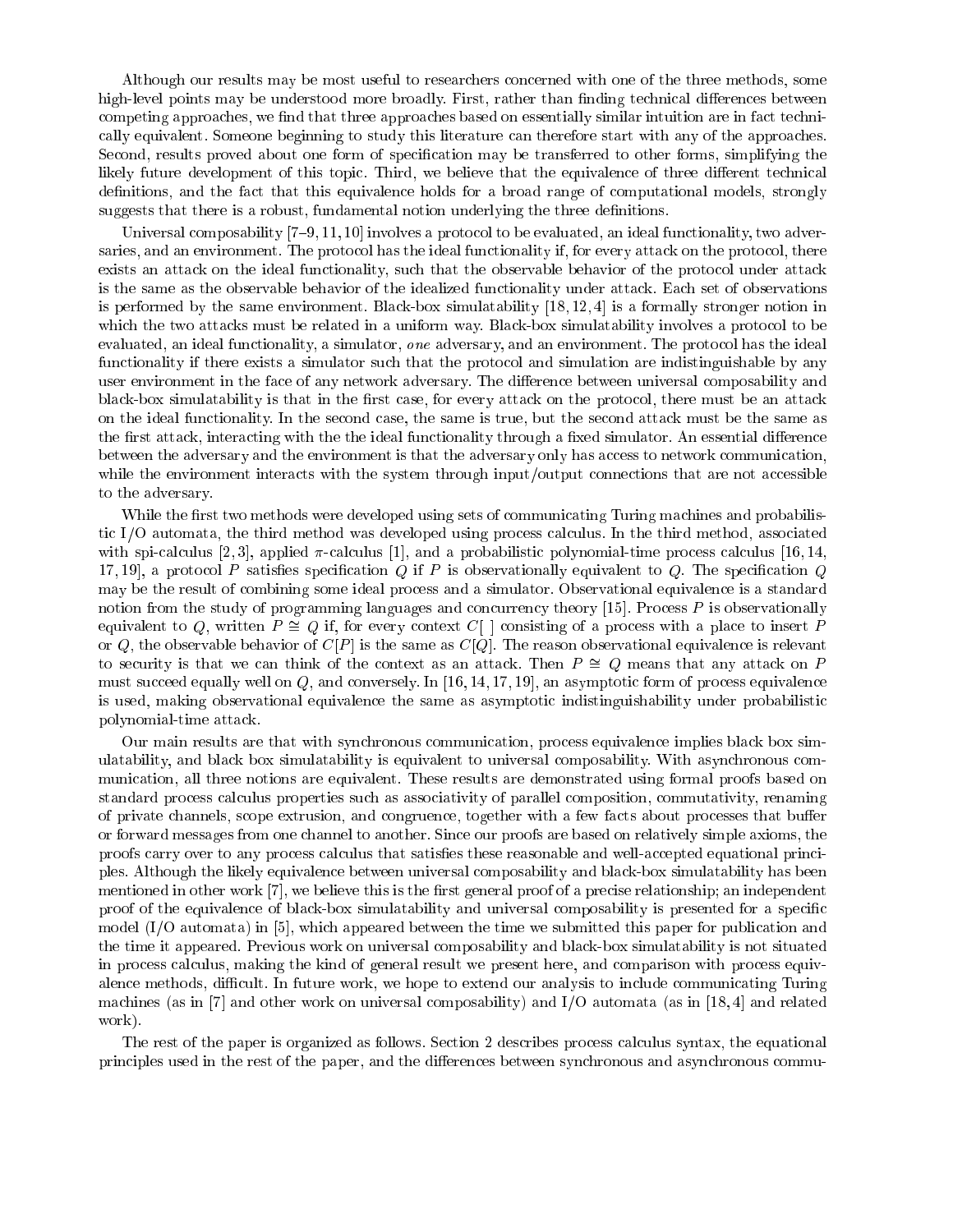nication. In Section 3, we define universal composability, black-box simulatability and process equivalence as relations on process calculus. Section 4 proves that universal composability is equivalent to black-box simulatability. Section 5 shows that while process equivalence and black-box simulatability are equivalent with asynchronous communication, the implication holds in one direction only with synchronous communiation. The proofs presented in these se
tions rely just on the equational prin
iples set forth in Se
tion 2 and hence hold for any calculus in that class. Section 6 shows that two concrete calculi (the probabilistic polytime process calculus of [19, 20] and the spi-calculus [3]) satisfy the assumed equational principles and therefore the theorems hold for them. Finally, in Section 7, we summarize our conclusions and mention some dire
tions for future work.

#### 2 Process Calculus

Process calculus is a standard language for studying concurrency [15, 21] that has proved useful for reasoning about security protocols [3, 20]. Two main organizing ideas in process calculus are actions and channels. Actions occur on channels and are used to model communication flows. Channels provide an abstraction of the communication medium. In practice, channels might represent the communication network in a distributed system environment or the shared memory in a parallel processor. In this section, we describe a family of process calculi by giving a sample syntax and a set of equational principles. Two example calculi that satisfy our equational assumptions, spi-calculus [3] and the probabilistic polynomial-time process calculus of [20], are dis
ussed Se
tion 6.

A process calculus provides a syntax and an associated semantics. For concreteness, we will use the syntax defined by the following grammar, although additions to the language or changes in syntactic presentation are not likely to affect our results.

| $\mathcal{P} ::= \mathbf{0}$   | (termination)          |
|--------------------------------|------------------------|
| $\nu_c(\mathcal{P})$           | (private channel)      |
| in $[c, x]$ . $(\mathcal{P})$  | (input)                |
| out $[c, T]$ . $(\mathcal{P})$ | (output)               |
| $[T_1=T_2]$ . $(\mathcal{P})$  | (match)                |
| (P   P)                        | (parallel composition) |
| $!_{f(x)}$ (P)                 | (bounded replication)  |

Intuitively 0 is the *empty process* taking no action. An input operator in  $[c, x]$ . P waits until it receives a value on the channel c and then substitutes that value for the free variable x in P. Similarly, an output out  $[c, T]$ . P evaluates the term T, transmits that value on the channel c, and then proceeds with  $P$ . Channel names that appear in an input or an output operation can be either public or private, with a channel being private if it is bound by a  $\nu$ -operator and public otherwise. For convenience, we always  $\alpha$ -rename channel names so that they are all distinct. The match operator  $[T_1 = T_2]$  executes the process following iff  $T_1$  have the  $T_2$ value. The bounded replication operator has bound determined by the function  $f$  affixed as a subscript. The expression  $!_{f(x)}$ . <sup>P</sup> ) is expanded to the  $f(x)$ -fold parallel composition  $\mathcal{P} \mid \cdots \mid \mathcal{P}$  before evaluation.

Since an output process  ${\tt out}[c,T]$  .(P) only proceeds when another process is ready to receive its input, this process calculus has synchronous communication. For maximal generality, we proceed using a synchronous calculus, constructing asynchronous channels when desired by inserting buffer processes. In an asynchronous setting, inserting an additional buffer on a channel would presumably have no effect, and our results would therefore remain valid.

#### 2.1 Equational Prin
iples

A process calculus syntax and semantics give rise to an equivalence relation  $\cong$  called *observational equiva*lence. Informally, two process calculus expressions are observationally equivalent if they produce the same observations, when executed in any context. Traditionally, observations are actions on public channels, with actions on a channel c bound by  $\nu_c$  () private and unobservable.

We will assume the standard equational principles collected in Table 1. Rules  $TRN$ ,  $SYM$ , and  $CONG$ state that observational equivalence is a congruence. Rule  $RENAME$  renames bound channels and  $SCOPE$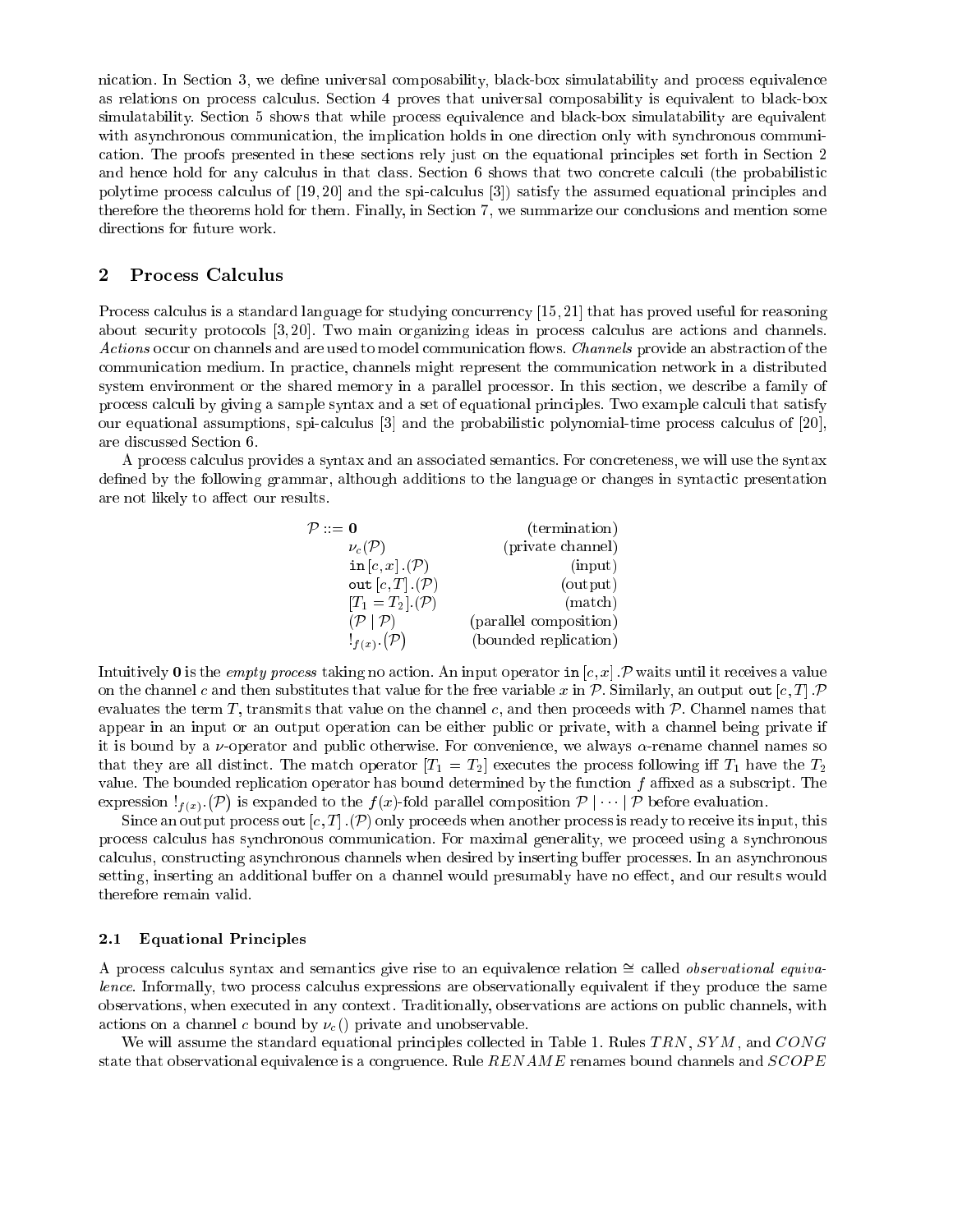allows us to "extrude" the scope of a private channel. Intuitively, with channels alpha-renamed apart, we can enlarge the scope of a channel binding without changing the observable behavior of the process. Rule ZERO says that the zero process produces no observable activity. Rules COM and ASC reflect the associativity and commutativity of parallel composition.

| (COM)             | $\mathcal{P} \mid \mathcal{Q} \cong \mathcal{Q} \mid \mathcal{P}$                                              |
|-------------------|----------------------------------------------------------------------------------------------------------------|
| (ASC)             | $(\mathcal{P}   \mathcal{Q})   \mathcal{R} \cong \mathcal{P}   (\mathcal{Q}   \mathcal{R})$                    |
| $(\mathrm{ZERO})$ | $0   P \cong P$                                                                                                |
| (RENAME)          | $\sigma(c) = \sigma(d)$<br>$\nu_c(\mathcal{P}) \cong \nu_d(\mathcal{P}^{[d/c]})$                               |
| (SCOPE)           | $c \notin Channels(\mathcal{C}[0])$<br>$\nu_c(\mathcal{C}[\mathcal{P}]) \cong \mathcal{C}[\nu_c(\mathcal{P})]$ |
| $(\text{TRN})$    | $P \cong Q, Q \cong R$<br>$P \cong \mathcal{R}$                                                                |
| (SYM)             | $P \cong Q$<br>$Q \cong P$                                                                                     |
| (CONG)            | $P \cong Q$<br>$\forall \mathcal{C}$ [ ] $\in Con: \mathcal{C}[\mathcal{P}] \cong \mathcal{C}[\mathcal{Q}]$    |
|                   | <b>Table 1.</b> Equivalence Principles                                                                         |

For reasons that will become clear in later sections of the paper, we partition the set of public channel names into two infinite sets: the network channels and the input-output channels. We use the abbreviation net to refer to network channels and *io* for input-output channels. The difference between these two sets is that network channels will carry communication accessible to the adversary, while *io* channels allow users (the environment) to provide inputs to and observe the outputs produced by the protocol. We use  $\nu_{net}$  to indicate binding  $\nu_{n1},\ldots,\nu_{nk}$  of all network channels in a process, and similarly  $\nu_{io}$  for binding all io channels.

Throughout the paper, we use  $P, F, A$ , and S (with superscripts if necessary) for processes that represent a real protocol, an ideal functionality, an adversary and a simulator. These may be arbitrary processes, except that we impose restrictions on the names of public channels that each may contain. Specifically, all public channel names in a protocol  $\mathcal{P}$ , an ideal functionality  $\mathcal{F}$ , and an adversary  $\mathcal{A}$  must be network or input-output channels, while all public channel names in a simulator  $\mathcal S$  must be network channels. For any given protocol P, the io channels of an adversary A attacking P must be disjoint from the io channels of P. The purpose of these restrictions is to allow the adversary, for example, to connect to the network channels of a protocol or ideal functionality, but not to its input-output channels. Also, by making all network channels private when a protocol  $P$  is combined with an adversary  $A$ , we ensure that only the *io* channels are accessible to the environment.

#### $2.2$ Buffers, dummy adversaries, and asynchronous communication

One of the main differences between process equivalence and the two other relations is that process equivalence only involves one form of context (surrounding processes interacting with the protocol), as opposed to separate adversary and environment contexts in the other two relations. Therefore, while investigating the connection between process equivalence and the other relations, we will replace the adversary in the other definitions by a "dummy adversary" that does nothing but pass messages to the surrounding context. Also, since the underlying process calculus is assumed to be synchronous, we interpose "buffers" between processes to enforce asynchronous communication when desired. Consequently, our proofs require certain equational properties of buffers and simple processes that forward messages from one channel to another.

For any pair  $a$  and  $b$  of disjoint lists of channel names, both of the same length, we assume two processes  $\mathcal{D}_a^b$  and  $\mathcal{B}_a^b$ , which we will call a dummy adversary and a buffer process, respectively. Intuitively, the axioms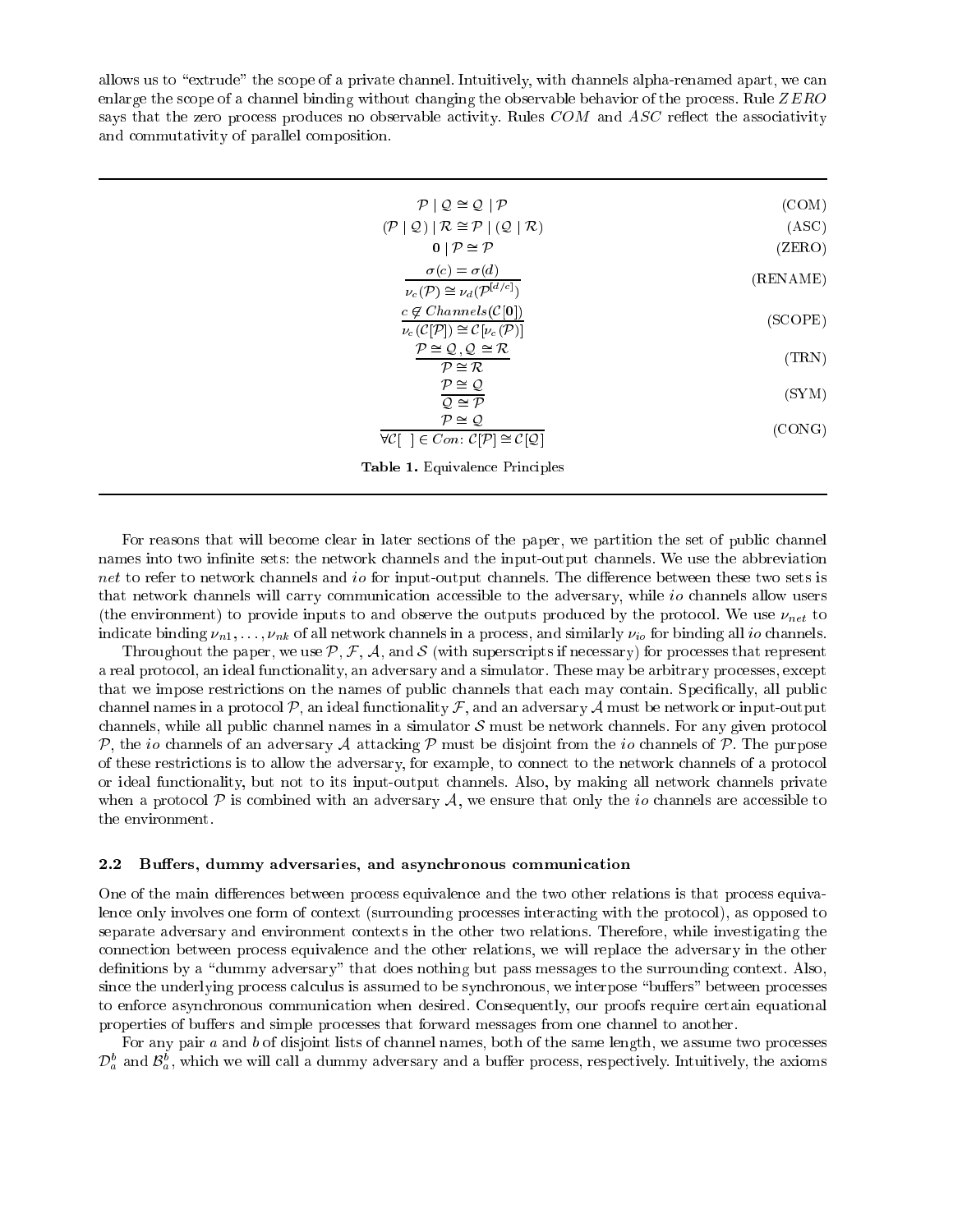about  $\mathcal{D}_a^b$  and  $\mathcal{B}_a^b$  below state that these processes forward data between channels  $a_1,\ldots,a_k$  and  $b_1,\ldots,b_k,$ respectively. A dummy adversary may need to preserve message order to satisfy Axiom 1, but a buffer need not preserve message order. We assume that  $\mathcal{D}_a^b$  and  $\mathcal{B}_a^b$  have the channel names  $a_1,\ldots,a_k$  and  $b_1,\ldots,b_k$ free, and no other free hannel names.

Axiom 1 (Dummy Adversary (DUMMY)). Let  $P$  be a protocol and A be an adversary. Then  $\nu_{net}(P)$  $\mathcal{A}) \cong \nu_{net, dummy}(\mathcal{P} \mid \mathcal{D}_{net}^{dummy} \mid \mathcal{A}^{[dummy/net]})$  where dummy is a set of fresh channels of cardinality  $|net|$ used to communicate between the dummy adversary and the modified adversary.

Axiom 2 (Double Buffering (DBLBUF)). Let  $\mathcal{B}_a^b$ ,  $\mathcal{B}_b^c$  and  $\mathcal{B}_a^c$  be three buffers, for disjoint lists of channel names a, b, c of the same length. Then,  $\nu_b(\mathcal{B}_a^b \mid \mathcal{B}_b^c) \cong \mathcal{B}_a^c$ .

Axiom 3 (Dummy and Buffer (DUMBUF)). Let  $\mathcal{B}_a^b$ ,  $\mathcal{B}_b^c$  and  $\mathcal{B}_a^c$  be three buffers and let  $\mathcal{D}_b^c$  and  $\mathcal{D}_a^b$  be dummy adversaries, for disjoint lists of channel names a, b, c of the same length. and  $\nu_b(\mathcal{D}_a^b \mid \mathcal{B}_b^c) \cong \mathcal{B}_a^c$ 

Intuitively, Axiom 1 states that the interaction between a protocol and adversary through the network is indistinguishable from a situation when the communication between the protocol and the adversary is routed through the dummy adversary. Axiom 2 states that two buffers placed on a channel are indistinguishable from one buffer on that channel and Axiom 3 states that placing a dummy adversary and a buffer in sequence on a channel is equivalent to just having a buffer on that channel. Specific buffer and dummy adversary processes are presented in Se
tion 6.

#### 3 Security Definitions

In this section, we define three relations on processes, universal composability, black-box simulatability and process equivalence. These definitions are first presented in the synchronous form, then modified at the end of the section to assume asynchronous communication by placing buffers between process, adversary, and environment.

**Definition 4.** Universal Composability: A protocol P is said to securely realize an ideal functionality F if for any aaversary A attacking the protocol, there exists an aaversary A -attacking the ideal functionality, such that no context can aistinguish whether it is interacting with  $\gamma$  and  $\mathcal A$  or with  $\tau$  and  $\mathcal A$  . Formally,

$$
\forall A. \exists A^* \quad \nu_{net}(\mathcal{P} \mid A) \cong \nu_{net}(\mathcal{F} \mid A^*)
$$

Figure 1 provides further intuition. The protocol as well as the ideal functionality communicate with the respective adversary processes over the network channels (denoted *net* in the figure). These channels are not visible to the context (or "environment" to use the terminology of  $[7, 18]$ ). However, the context gets to communicate with these processes over the input-output channels (denoted *io* in the figure). All other channels of  $P,$   $A,$   $F,$  and  $A$  –are private. The intuition behind the distinction between channels is that if you are a user of SSL (Secure Sockets Layer), for example, your browser communicates with the implementation of SSL through *io* channels, while an attacker on the network has control of traffic on *net* channels.

Since the two process expressions in the definition of Universal Composability are observationally equivalent, this implies that if there is an attack on the real protocol, then there exists an equivalent attack on the ideal functionality. Hence, if the ideal functionality is impervious to attack by construction, then a real protocol that satisfies the above definition wrt the ideal functionality also cannot be attacked. While [7-9, 11, 10 discuss an adversary and environment, the environment here is provided by the context used in the definition of  $\cong$ .

In the definition of black-box simulatability and process equivalence, we use a simulator process whose public channels correspond to the union of the network channels of the ideal functionality (denoted sim below) and the network channels of the adversary (denoted *net* below).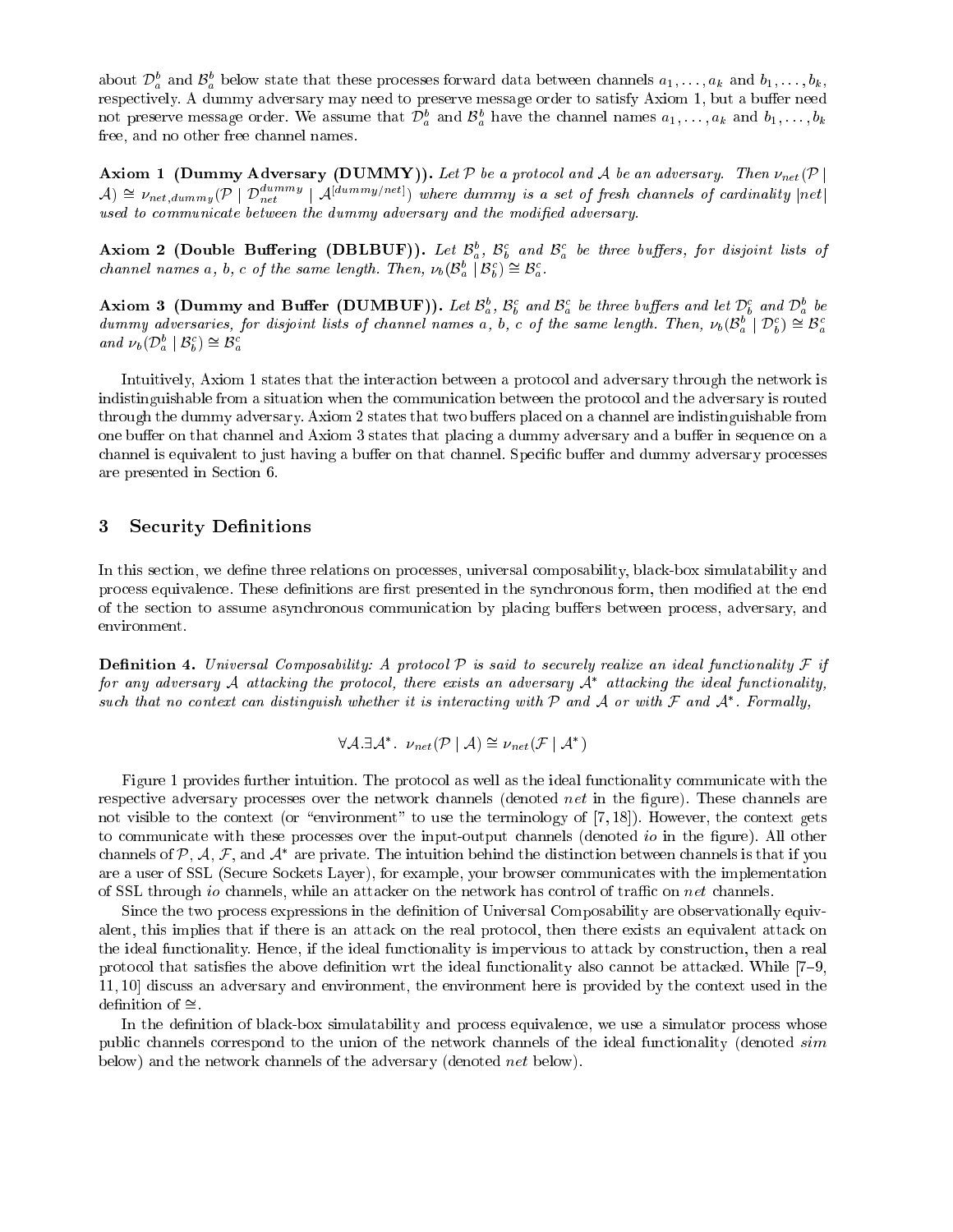

Fig. 1. Universal Composability

**Definition 5.** Black-box Simulatability: A protocol P is said to securely realize an ideal functionality F if there exists a simulator S such that for any adversary  $A$ , no context can distinguish whether it is interacting with  $P$  and  $A$  or with  $F$ ,  $S$  and  $A$ . Formally,

$$
\exists \mathcal{S}.\forall \mathcal{A}. \nu_{net}(\mathcal{P} \mid \mathcal{A}) \cong \nu_{net}(\nu_{sim}(\mathcal{F} \mid \mathcal{S}) \mid \mathcal{A})
$$

Figure 2 depicts this scenario. In effect, the simulator S uses the ideal functionality F to simulate the real protocol P. The difference between universal composability and black-box simulatability is that in the first case, for every attack on the protocol, there must be an attack on the ideal functionality. In the second case, the same is true, but the second attack must be the same as the first attack, carried out on a simulation of the proto
ol that may rely on the ideal fun
tionality.



Fig. 2. Bla
k Box Simulatability

**Definition 6.** Process Equivalence: A protocol P is said to securely realize an ideal functionality F if there exists a simulator S such that no context can distinguish whether it is interacting with  $P$  or with  $F$  and S. Formally,

$$
\exists \mathcal{S}. \ \mathcal{P} \cong \nu_{sim}(\mathcal{F} \,|\, \mathcal{S})
$$

Figure 3 depicts this situation. Note that, unlike the first two definitions, the context has access to both the network and the input-output channels. Intuitively, the context used in the definition of observational equivalence serves the roles of both the adversary and the environment.

For each of these three relations, we formulate below corresponding asynchronous conditions by interposing message buffers or "bags" [15] on the network, input-output, and simulation channels. A buffer is any process satisfying the syntactic restrictions and axioms described in Section 2.2.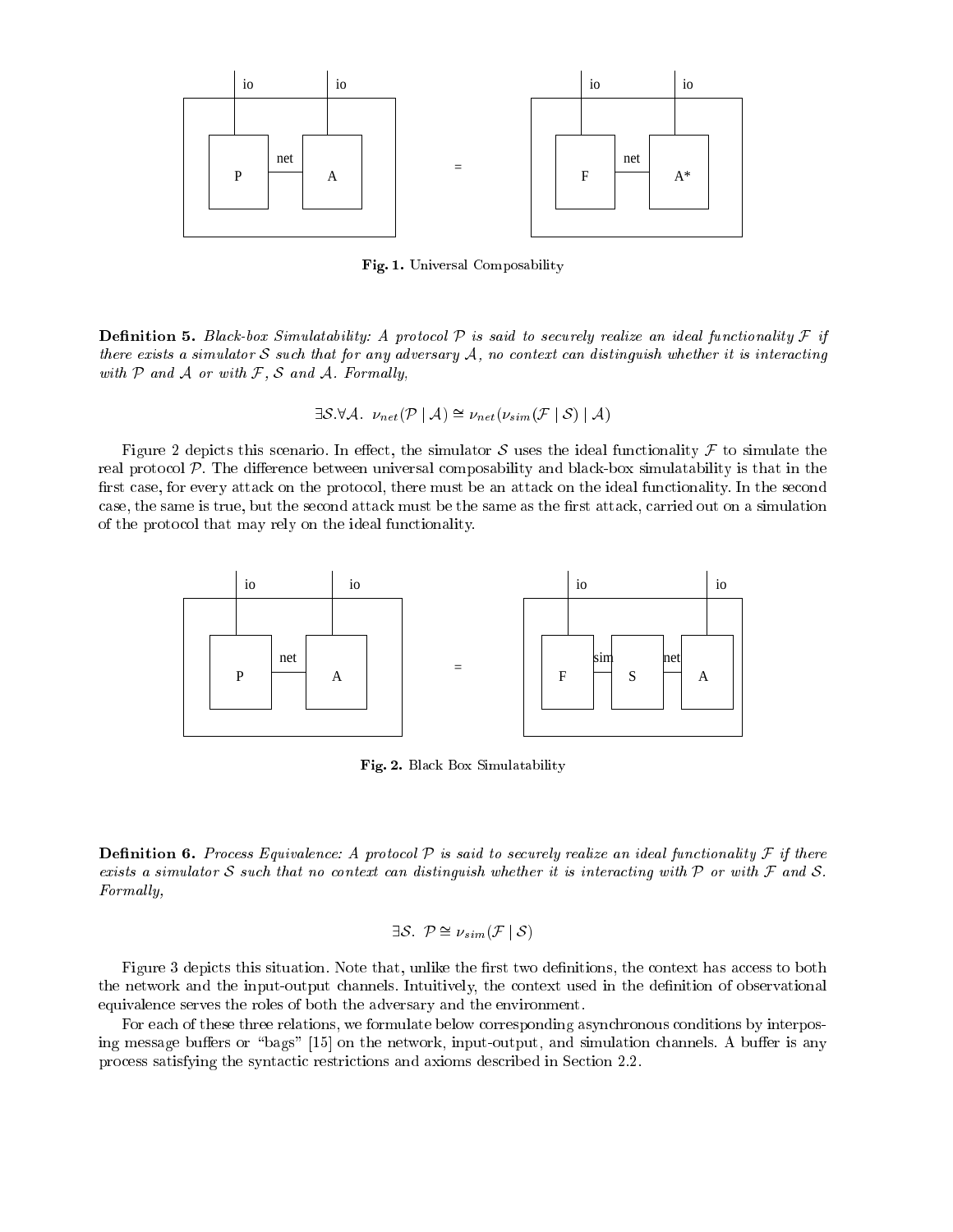

Fig. 3. Pro
ess Equivalen
e

 $UC: \forall \mathcal{A} . \exists \mathcal{A}^*.\ \nu_{ph,pn,an,ah}(\mathcal{B}^h_{ph} \mid \mathcal{P} \mid \mathcal{B}^{an}_{pn} \mid \mathcal{A} \mid \mathcal{B}^{h'}_{ah}) \cong \nu_{fh,fn,sn,sh}(\mathcal{B}^h_{fh} \mid \mathcal{F} \mid \mathcal{B}^{sn}_{fn} \mid \mathcal{A}^* \mid \mathcal{B}^{h'}_{sh})$  $\begin{array}{l} BB:\exists\mathcal{S}.\forall\mathcal{A}\;\nu_{ph,pn,h',ah'}(\mathcal{B}^h_{ph}\mid\mathcal{P}\mid\mathcal{B}^{h'}_{pn}\mid\mathcal{A}\mid\mathcal{B}^{h''}_{ah'})\cong\nu_{fh,fn,sn,h,h',ah',ah'}(\mathcal{B}^h_{fh}\mid\mathcal{F}\mid\mathcal{B}^{sn}_{fn}\mid\mathcal{S}\mid\mathcal{B}^{h'}_{sh}\mid\mathcal{A}\mid\mathcal{B}^{h''}_{ah'})\ P E:\exists\mathcal{S}.\;\nu_{ph,pn}(\mathcal{B}^h_{ph}\mid\mathcal{P}\mid\mathcal{B}^m_{$ 

The binding of channels used in these definitions should be intuitively clear. In the  $UC$  condition, for example,  $\mathcal{B}^h_{ph}$  buffers messages on  $\mathcal{P}'s$  input-output channels; it forwards messages on the channels labelled h to  $\mathcal{P}'s$  input-output channels (denoted ph). By binding the channels ph, we ensure that they are not observable by the environmental context. Similarly,  $\mathcal{B}_{pn}^{an}$  and  $\mathcal{B}_{ah}^{h'}$  buffer messages on the network channels between  $P$  and  $A$  and the *io* channels of  $A$ .

#### 4 Bla
k-box Simulatability and Universal Composability

In this section, we prove that universal composability and black-box simulatability are equivalent for both synchronous and asynchronous communication.

**Theorem 7.** Universal composability is equivalent to black-box simulatability with synchronous communication.

*Proof.*  $\Leftarrow$ : Follows immediately by scope extrusion (**SCOPE**), associativity of parallel-or (**ASC**) and renaming of private channels (**RENAME**). The formal proof is given in Table 2.  $\mathcal{A}^*$  is simply  $\nu_{sim}(\mathcal{S}^R | \mathcal{A}^R)$ . Thus, the combination of the simulator and the real adversary gives us the ideal process adversary demanded by the universal composability definition.

$$
\mathbf{B}\mathbf{B} \exists \mathcal{S}.\forall \mathcal{A}. \nu_{net}(\mathcal{P} \mid \mathcal{A}) \cong \nu_{net}(\nu_{sim}(\mathcal{F} \mid \mathcal{S}) \mid \mathcal{A}) \tag{1}
$$

(1), **SCOPE**, **ASC**  $\exists S.\forall A$ .  $\nu_{net}(\mathcal{P} \mid A) \cong \nu_{sim}(\mathcal{F} \mid \nu_{net}(\mathcal{S} \mid A))$  (2)

(2), **RENAME** 
$$
\exists S. \forall A. \nu_{net}(\mathcal{P} \mid A) \cong \nu_{net}(\mathcal{F}^R \mid \nu_{sim}(\mathcal{S}^R \mid \mathcal{A}^R))
$$
 (3)

$$
(3) \ \forall A. \exists A^*.\ \nu_{net}(\mathcal{P} \mid A) \cong \nu_{net}(\mathcal{F}^R \mid A^*)
$$
 (4)

Table 2. Black-Box Simulatability implies Universal Composability (Synchronous Communication)

 $\Rightarrow$ : The formal proof is in Table 3. In Figure 4, the same proof is sketched out using intuitive diagrams of the form introduced in Section 3. We use standard process calculus proof rules: congruence  $(CONG)$ , associativity of parallel-or  $(ASC)$ , renaming of private channels  $(RENAME)$ , and scope extrusion  $(SCODE)$ . The only step in the proof that does not immediately follow from our general equational principles rules is (4). We use the network-specific equivalence rule  $\bf{DUMMY}$  (see Axiom 1) here. This rule captures the intuition that the environment cannot distinguish whether it is interacting with a process  $P$  and adversary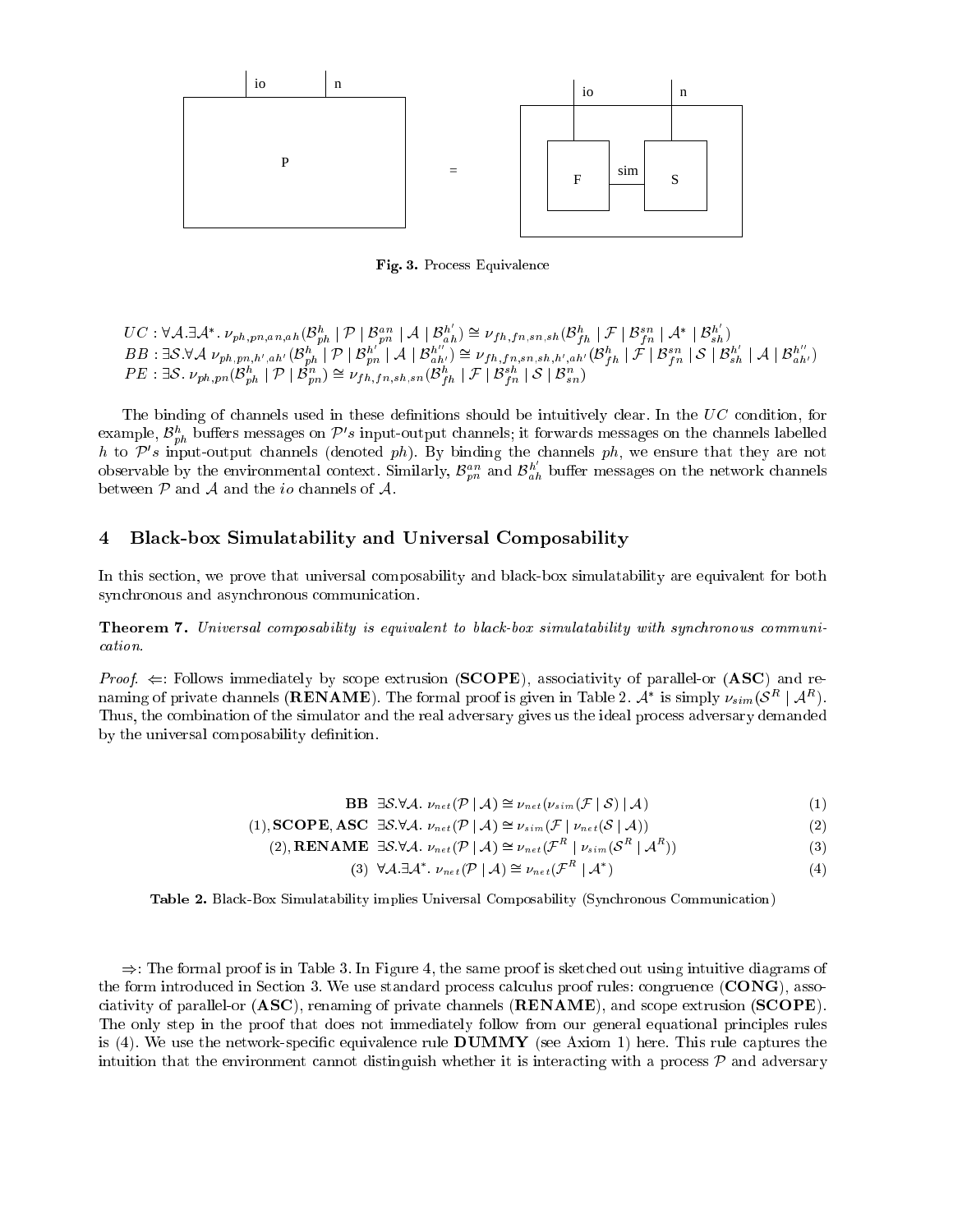A or it is interacting with P and A where the communication between them is forwarded through a "dummy" adversary", D, which just forwards messages in the order in which it receives them. Naturally, a dummy adversary process has to be defined and the assumed equivalence has to be proven in any concrete calculus in which we wish to apply our general results. In particular, as discussed in a later section, the notion of a "dummy adversary" is made rigorous in Definition 16 and the equivalence proved in Lemma 18 for the probabilistic polytime process calculus of [20].

$$
\mathbf{UC} \exists \mathcal{S}. \nu_{net}(\mathcal{P} \mid \mathcal{D}) \cong \nu_{net}(\mathcal{F} \mid \mathcal{S}) \tag{1}
$$

$$
(1), \text{CONG } \exists \mathcal{S}.\forall \mathcal{A}. \nu_{a'}(\nu_{net}(\mathcal{P} \mid \mathcal{D} \mid \mathcal{A}^R)) \cong \nu_{a'}(\nu_{net}(\mathcal{F} \mid \mathcal{S}) \mid \mathcal{A}^R)
$$
\n
$$
(2)
$$

(2), **SCOPE**, **ASC** 
$$
\exists S \forall A. \nu_{net}(\mathcal{P} \mid \nu_{a'}(\mathcal{D} \mid A^{A})) \cong \nu_{a'}(\nu_{net}(\mathcal{F} \mid S) \mid A^{A})
$$
 (3)

$$
(3), DUMMY \exists S. \forall A. \nu_{net}(\mathcal{P} \mid A) \cong \nu_{a'}(\nu_{net}(\mathcal{F} \mid S) \mid A^{a'})
$$
 (4)

$$
(4), RENAME \exists S. \forall A. \nu_{net}(\mathcal{P} \mid A) \cong \nu_{net}(\nu_{sim}(\mathcal{F}^R \mid \mathcal{S}^R) \mid A)
$$
 (5)

Table 3. Universal Composability implies Black-Box Simulatability (Synchronous Communication)

**Theorem 8.** Universal composability is equivalent to black-box simulatability with asynchronous communication.

*Proof.*  $\Leftarrow$ : Follows immediately by scope extrusion (**SCOPE**), associativity of parallel-or (**ASC**) and renaming of private channels  $(RENAME)$ . The formal proof is exactly the same as the one for the synchronous model.  $\mathcal{A}^*$  is simply  $\nu_{sn,an}(\mathcal{S} \mid \mathcal{B}_{sn}^{an} \mid \mathcal{A})$ .

 $\Rightarrow$ : The formal proof is given in Table 4. The standard process calculus rules used in the proof are congruence (CONG) and scope extrusion (SCOPE). The two non-standard rules used are (DBLBUF) and  $(DUMBUF)$ . As for  $(DUMMY)$  these rules need to be proven in any concrete calculus in which we wish to apply our general results. These rules are formally proved for the probabilistic polytime calculus in Lemma 19 and Lemma 20 respe
tively.

| $\mathbf{UC} \exists S. \nu_{ph,pn,an,ah}(\mathcal{B}_{ph}^h \mid \mathcal{P} \mid \mathcal{B}_{pn}^{an} \mid \mathcal{D}_{an}^{ah} \mid \mathcal{B}_{ah}^{h'}) \cong \nu_{fh,fn,sn,sh}(\mathcal{B}_{fh}^h \mid \mathcal{F} \mid \mathcal{B}_{fn}^{sn} \mid S \mid \mathcal{B}_{sh}^{h'})$ (1) |                   |
|------------------------------------------------------------------------------------------------------------------------------------------------------------------------------------------------------------------------------------------------------------------------------------------------|-------------------|
| (1), CONG $\exists S.\forall A \nu_{ph,pn,an,ah,h',ah'}(\mathcal{B}_{ph}^h \mid \mathcal{P} \mid \mathcal{B}_{pn}^{an} \mid \mathcal{D}_{an}^{ah} \mid \mathcal{B}_{ah}^{h'} \mid A \mid \mathcal{B}_{ah'}^{h''}) \cong$                                                                       |                   |
| $\nu_{fh,fn,sn,sh,h',ah'}(\mathcal{B}_{fh}^h \mid \mathcal{F} \mid \mathcal{B}_{fn}^{sn} \mid \mathcal{S} \mid \mathcal{B}_{sh}^{h'} \mid \mathcal{A} \mid \mathcal{B}_{ah'}^{h''})$                                                                                                           | (2)               |
| (2), <b>SCOPE</b> , <b>DUMBUF</b> $\exists S.\forall A \nu_{ph,pn,an,h',ah'}(\mathcal{B}_{ph}^h \mid \mathcal{P} \mid \mathcal{B}_{pn}^{an} \mid \mathcal{B}_{an}^{h'} \mid A \mid \mathcal{B}_{ah'}^{h''}) \cong$                                                                             |                   |
| $\nu_{fh,fn,sn,sh,h',ah'}(\mathcal{B}_{fh}^h \mid \mathcal{F} \mid \mathcal{B}_{fn}^{sn} \mid \mathcal{S} \mid \mathcal{B}_{sh}^{h'} \mid \mathcal{A} \mid \mathcal{B}_{ah'}^{h''})$                                                                                                           | (3)               |
| (3), <b>SCOPE</b> , <b>DBLBUF</b> $\exists S.\forall A \nu_{ph,pn,h',ah'}(B_{ph}^h \mid \mathcal{P} \mid B_{pn}^{h'} \mid A \mid B_{ah'}^{h''}) \cong$                                                                                                                                         |                   |
| $\nu_{fh,fn,sn,sh,h',ah'}(\mathcal{B}_{fh}^h   \mathcal{F}   \mathcal{B}_{fn}^{sn}   \mathcal{S}   \mathcal{B}_{sh}^{h'}   \mathcal{A}   \mathcal{B}_{ah'}^{h''})$                                                                                                                             | $\left( 4\right)$ |

Table 4. Universal Composability implies Black-Box Simulatability (Asynchronous Communication)

# 5 Pro
ess Equivalen
e and Bla
k-box Simulatability

Process equivalence and black-box simulatability are equivalent with asynchronous communication. With synchronous communication, however, process equivalence implies black-box simulatability but not conversely.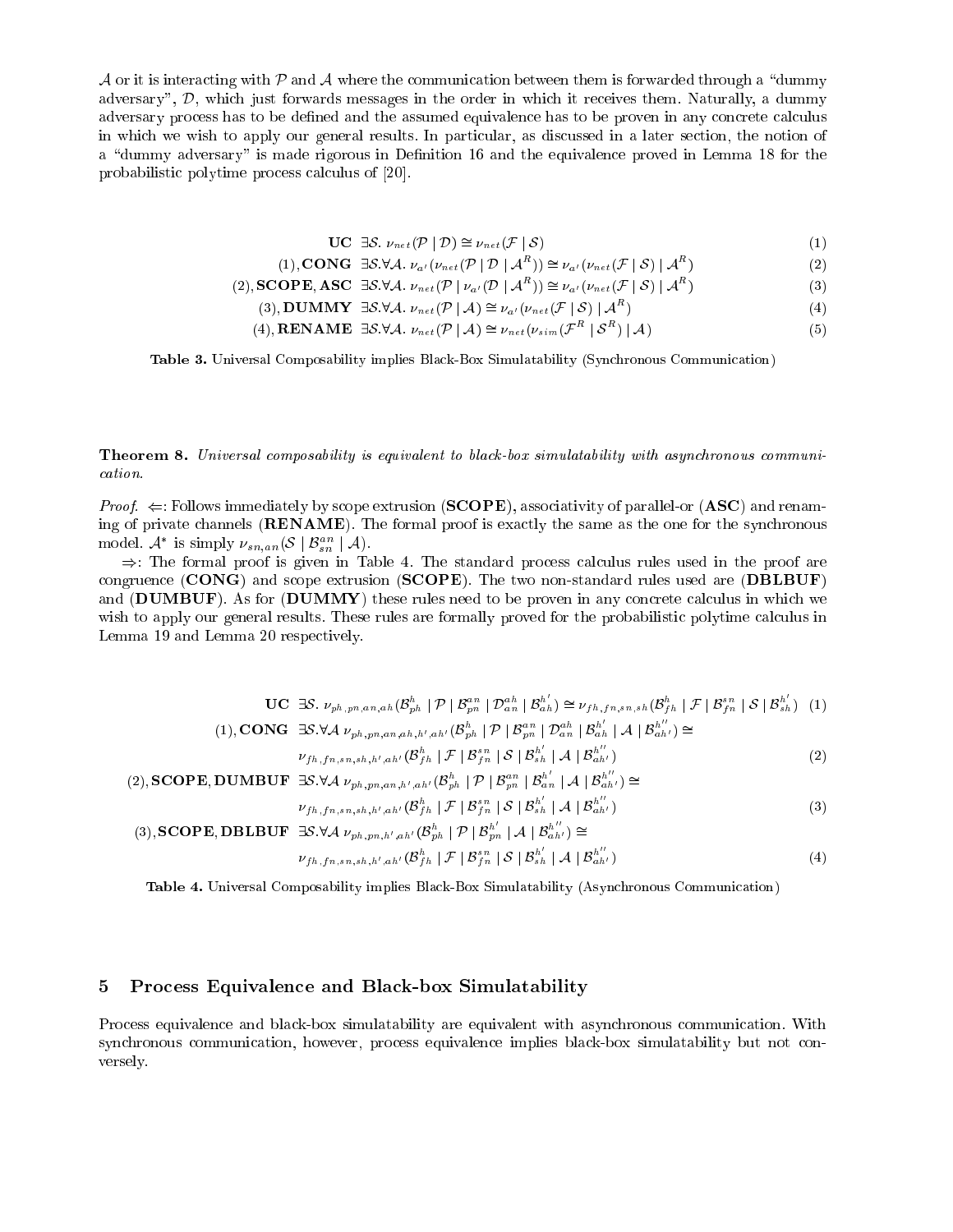

Fig. 4. Universal Composability implies Bla
k Box Simulatability: Proof Sket
h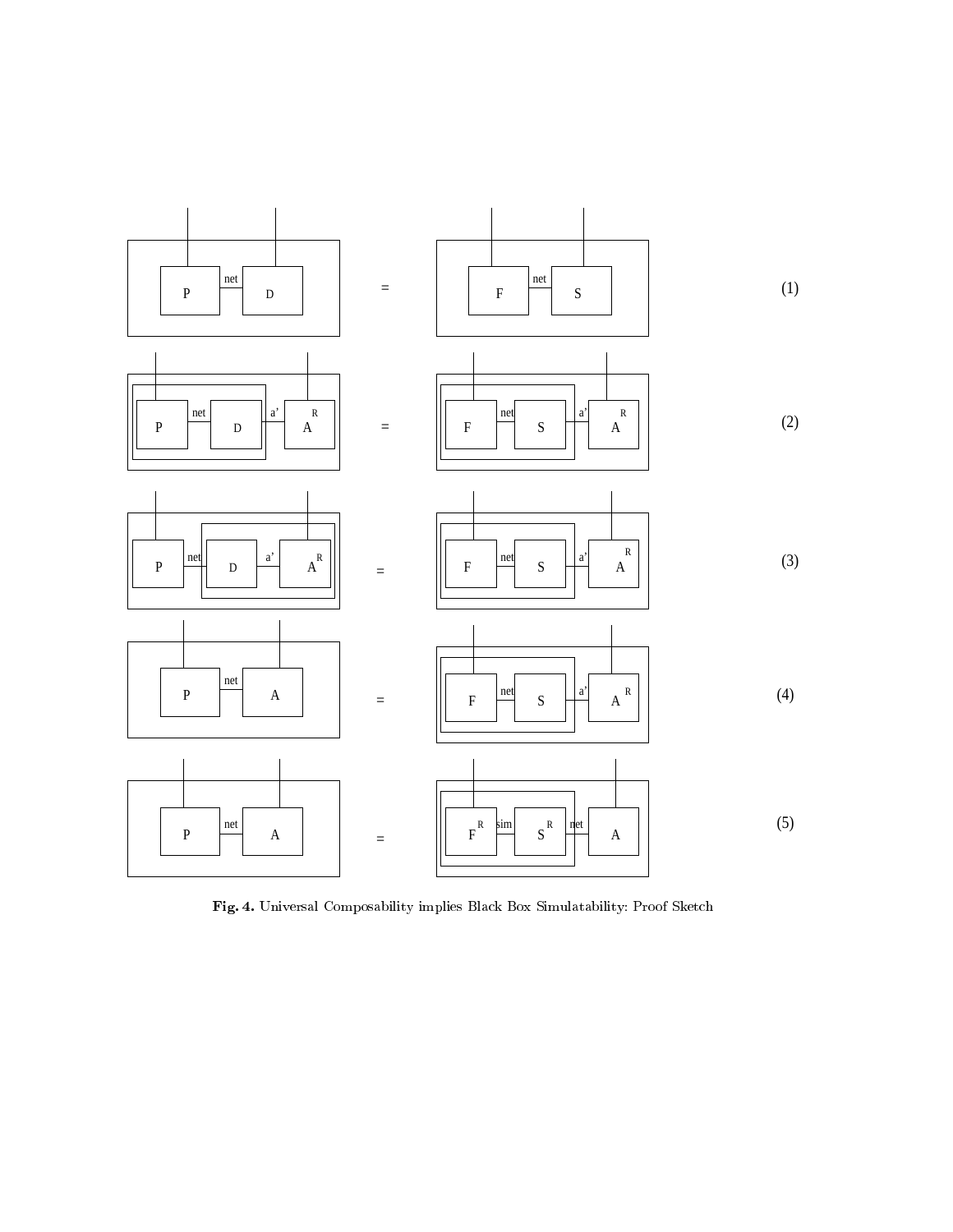**Theorem 9.** Process equivalence implies black-box simulatability with synchronous communication.

*Proof.* By definition, we have  $\exists S. \mathcal{P} \cong \nu_{sim}(\mathcal{F} \mid S)$ . Hence, by the congruence rule, CONG, we have that  $\exists S.\forall A.\nu_{net}(P \mid A) \cong \nu_{net}(\nu_{sim}(F \mid S) \mid A)$ . This is precisely the definition of black-box simulatability in the syn
hronous ommuni
ation.

The reason that process equivalence is strictly stronger than black-box simulatability in the synchronous case is that when the the adversary and environment are combined into one surrounding process context, this context may use the global ordering of events on the *net* and *io* channels to distinguish between real and ideal processes. This global ordering is not available when the adversary and the environment are separate processes as in the definition of black-box simulatability. Consider the two processes  $\mathcal{P} ::= \texttt{out}[io, \alpha] \cdot \texttt{out}[io, \gamma] \cdot \texttt{out}[net, \beta] \text{ and } \mathcal{Q} ::= \texttt{out}[io, \alpha] \cdot \texttt{out}[net, \beta] \cdot \texttt{out}[net, \gamma].$  These two processes satisfy the definition of black-box simulatability in a non-deterministic process calculus like spi-calculus (using a simulator that just forwards messages to the adversary). However, they do not satisfy the definition of process equivalence since the global ordering of observables on the *io* and *net* channels is  $\alpha, \gamma, \beta$  in one case and  $\alpha$ ,  $\beta$ ,  $\gamma$  in the other.

**Theorem 10.** Process equivalence is equivalent to black-box simulatability with asynchronous communication.

*Proof.*  $\Rightarrow$ : By definition,  $\exists S. \nu_{ph,pn}(\mathcal{B}_{ph}^h \mid \mathcal{P} \mid \mathcal{B}_{pn}^n) \cong \nu_{fh,fn,sh,sn}(\mathcal{B}_{fh}^h \mid \mathcal{F} \mid \mathcal{B}_{fn}^{sh} \mid S \mid \mathcal{B}_{sn}^n)$ . Hence, by the congruence rule, **CONG**, we have  $\exists S.\forall A. \nu_{ph,pn,an,ah}(\mathcal{B}_{ph}^h \mid \mathcal{P}$  $\mathcal{B}_{fn}^{sh}$  |  $\mathcal{S}$  |  $\mathcal{B}_{sn}^{an}$  |  $\mathcal{A}$  |  $\mathcal{B}_{ah}^{h'}$ ). This is precisely the definition of black-box simulatability when communication is asynchronous. The proof follows the same line of reasoning as the one for synchronous communication.

 $\Leftarrow$ : The formal proof is in Table 5. Besides scope extrusion, it uses (DBLBUF) and (DUMBUF) to replace a dummy adversary and buffer process combination as well as two sequentially connected buffers by a single instance of a buffer process.

$$
\mathbf{B}\mathbf{B} \quad \exists \mathcal{S}. \quad \nu_{ph, pn, an, ah}(\mathcal{B}_{ph}^{h} \mid \mathcal{P} \mid \mathcal{B}_{pn}^{an} \mid \mathcal{D}_{an}^{ah} \mid \mathcal{B}_{ah}^{h'}) \cong
$$
\n
$$
\nu_{fh, fn, sh, sn, an, ah}(\mathcal{B}_{fh}^{h} \mid \mathcal{F} \mid \mathcal{B}_{fn}^{sh} \mid \mathcal{S} \mid \mathcal{B}_{sn}^{an} \mid \mathcal{D}_{an}^{ah} \mid \mathcal{B}_{ah}^{h'})
$$
\n
$$
(1)
$$

$$
(1), SCOPE, DUMBUF \exists S. \nu_{ph,pn,an}(\mathcal{B}_{ph}^{h} \mid \mathcal{P} \mid \mathcal{B}_{pn}^{an} \mid \mathcal{B}_{an}^{h'}) \cong
$$

$$
\nu_{fh,fn,sh,sn,an}(\mathcal{B}_{fh}^{h} \mid \mathcal{F} \mid \mathcal{B}_{fn}^{sh} \mid \mathcal{S} \mid \mathcal{B}_{sn}^{an} \mid \mathcal{B}_{an}^{h'})
$$

$$
(2)
$$

(2), **SCOPE**, **DBLBUF** 
$$
\exists S. \nu_{ph,pn,an}(\mathcal{B}_{ph}^h \mid \mathcal{P} \mid \mathcal{B}_{pn}^{h'}) \cong
$$
  

$$
\nu_{fh,fn,sh,sn,an}(\mathcal{B}_{fh}^h \mid \mathcal{F} \mid \mathcal{B}_{fn}^{sh} \mid S \mid \mathcal{B}_{sn}^{h'})
$$
 (3)

Table 5. Bla
k-Box Simulatability implies Pro
ess Equivalen
e (Asyn
hronous Communi
ation)

#### 6 Applications to specific process calculi

In this section, we demonstrate that several standard process calculi used for reasoning about security protocols (the probabilistic polynomial-time process calculus of [20], the spi-calculus [3], and the applied  $\pi$ -calculus [1]) satisfy the equational principles used in the axiomatic proofs in the previous sections. The proved relations between the various security definitions therefore hold in these calculi.

#### $6.1$ Probabilistic Poly-time Process Calculus

A probabilistic polynomial-time process calculus (PPC) for security protocols is developed in [16, 14, 17]; the best current presentations are [19, 20]. It consists of a set of *terms* that do not perform any communications,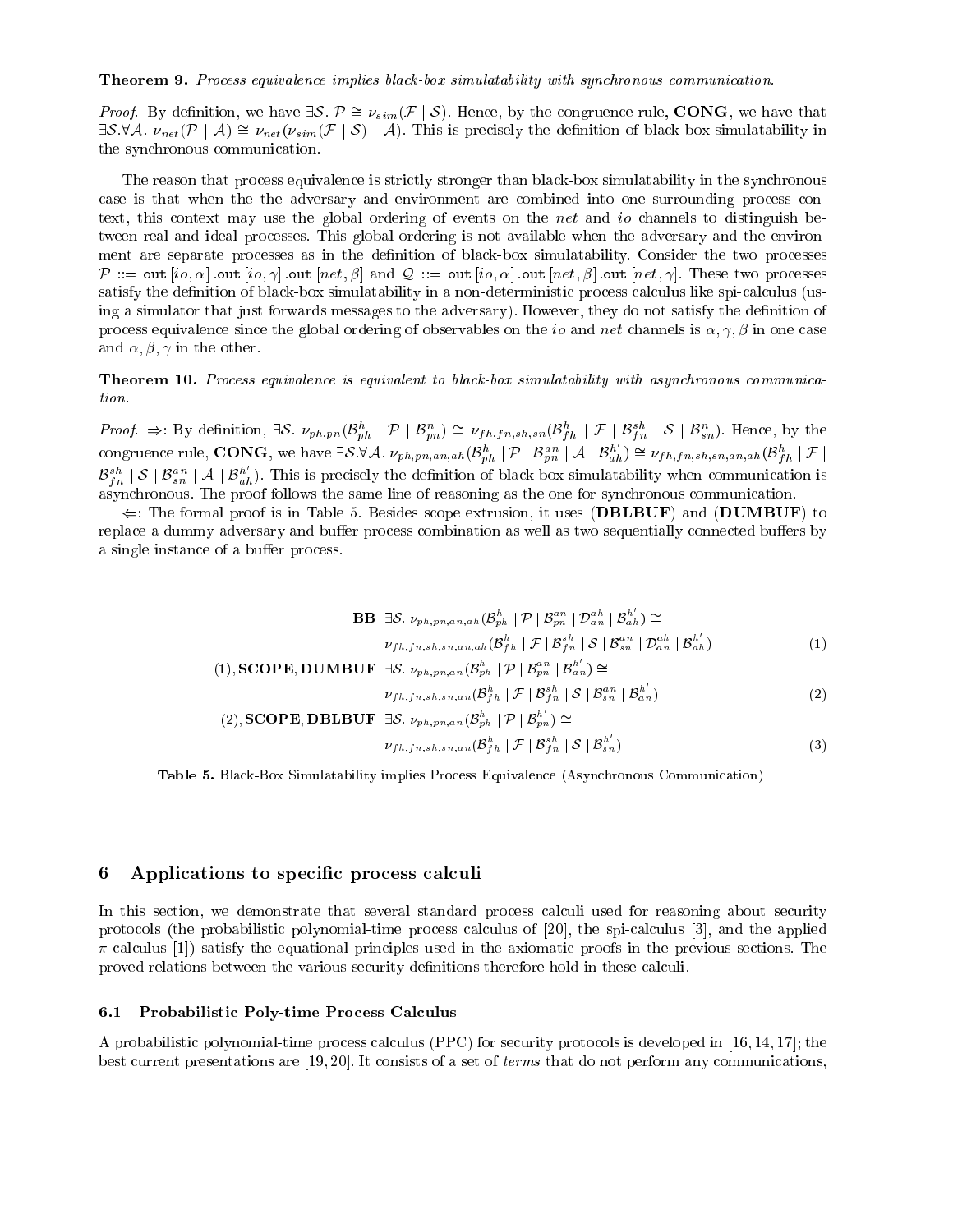expressions that can communicate with other expressions, and, *channels* that are used for communication. Terms contain variables that receive values over channels. There is also a special variable **n** called the *security* parameter. Each expression defines a set of *processes*, one for each choice of value for the security parameter. Each channel name has a bandwidth polynomial in the security parameter associated with it by a function called  $\sigma$ . The bandwidth ensures that no message gets too large and, thus, ensures that the expression can be evaluated in time polynomial in the security parameter.

The class of terms used must satisfy the following two properties:

- 1. If  $\theta$  is a term with k variables, then there exists a probabilistic Turing machine  $M_{\theta}$  with k inputs and a polynomial  $q_{\theta}(x_1, \ldots, x_k)$  such that:
	- (a) The term  $\theta$ , with  $a_1, \ldots, a_k$  substituted for its k variables, reduces to a with probability p if and only if  $M_{\theta}(a_1, \ldots, a_k)$  returns a with probability p; and,
	- (b) For any choice of  $a_1, \ldots, a_k$  we have that  $M_\theta(a_1, \ldots, a_k)$  halts in time at most  $q_\theta(|a_1|, \ldots, |a_k|)$ .
- 2. For each probabilistic polynomial-time function  $f: \mathbb{N}^m \to \mathbb{N}$ , there exists a term  $\theta$  such that  $M_\theta$  computes  $f$  .

Essentially, the term language ompletely aptures the lass of probabilisti polynomial-time Turing ma chines. One example of such a set of terms is based on a term calculus called OSLR studied in [16] (based in turn on  $[6, 13]$ ).

Although any probabilistic polynomial-time function can be computed by a term, communication requires additional syntactic forms. Expressions of PPC are given by the grammar in Section 2. The contexts, Con, of PPC are obtained from the grammar by adding a pla
eholder symbol for a \hole" to be lled in, as usual.

**Operational Semantics** The evaluation of a variable-closed process proceeds in three steps: reduction, selection, and communication. In the *reduction step*, all terms and matches that are not in the scope of an input expression are evaluated. Since the expression is variable-closed and only inputs can bind variables, we know that every term outside the scope of an input has no free variables. This step simulates computation.

In the *selection step*, we use a probabilistic scheduler to select an action to perform. Actions include the silent action,  $\tau$ ; the input action in $\langle c, a \rangle$  that reads the value a from the channel c into the variable x; the output action out $\langle c, a \rangle$  that places the value a on the channel c; and the simultaneous action  $\alpha \cdot \beta$  where one of  $\alpha$  and  $\beta$  is an input action from the channel c of the value a and the other action is an output of the value a on the channel c obtained by using the action product  $\cdot$  on  $\alpha$  and  $\beta$ . We will say that two actions are of the same type if they are both inputs, outputs, or simultaneous a
tions with the same hannel and value. The *scheduler* picks a particular type of simultaneous action from the set of available simultaneous action types according to the distribution defining the scheduler. However, silent actions must be performed if they are available since silent actions have higher priority. Then, one action of that type is picked uniformly at random from the set of available actions of that type. Further discussion may be found in [19].

In the *communication step*, we perform the indicated substitution taking care to truncate the value according to the bandwidth associated with the channel name. This is important for preserving the polynomial-time property of the process calculus.

We call this three-stage procedure an *evaluation step*; and evaluation proceeds in evaluation steps until the set of schedulable actions becomes empty. We refer the reader to [19] for more details.

**Theorem 11.** Let P be a process. Then the evaluation of P can be performed in time polynomial in the security parameter.

The proof proceeds by constructing a machine that evaluates P. The time-bound follows from the representation of terms and schedulers as probabilistic polynomial-time Turing machines.

A form of weak probabilistic bisimulation over asymptotically polynomial-time processes, or more simply probabilistic bisimulation, is developed in [19,20] (see also [21]). Two processes P and Q are probabilistically bisimilar just when

- 1. If P can take an action  $\alpha$  and with probability p become P', then Q must be able to take  $\alpha$  to become processes  $Q_1, \ldots, Q_k$  with total probability p; and,
- 2. If Q can take an action  $\alpha$  and with probability  $p$  become  $Q'$ , then P must be able to take  $\alpha$  to become processes  $P_1, \ldots, P_k$  with total probability p.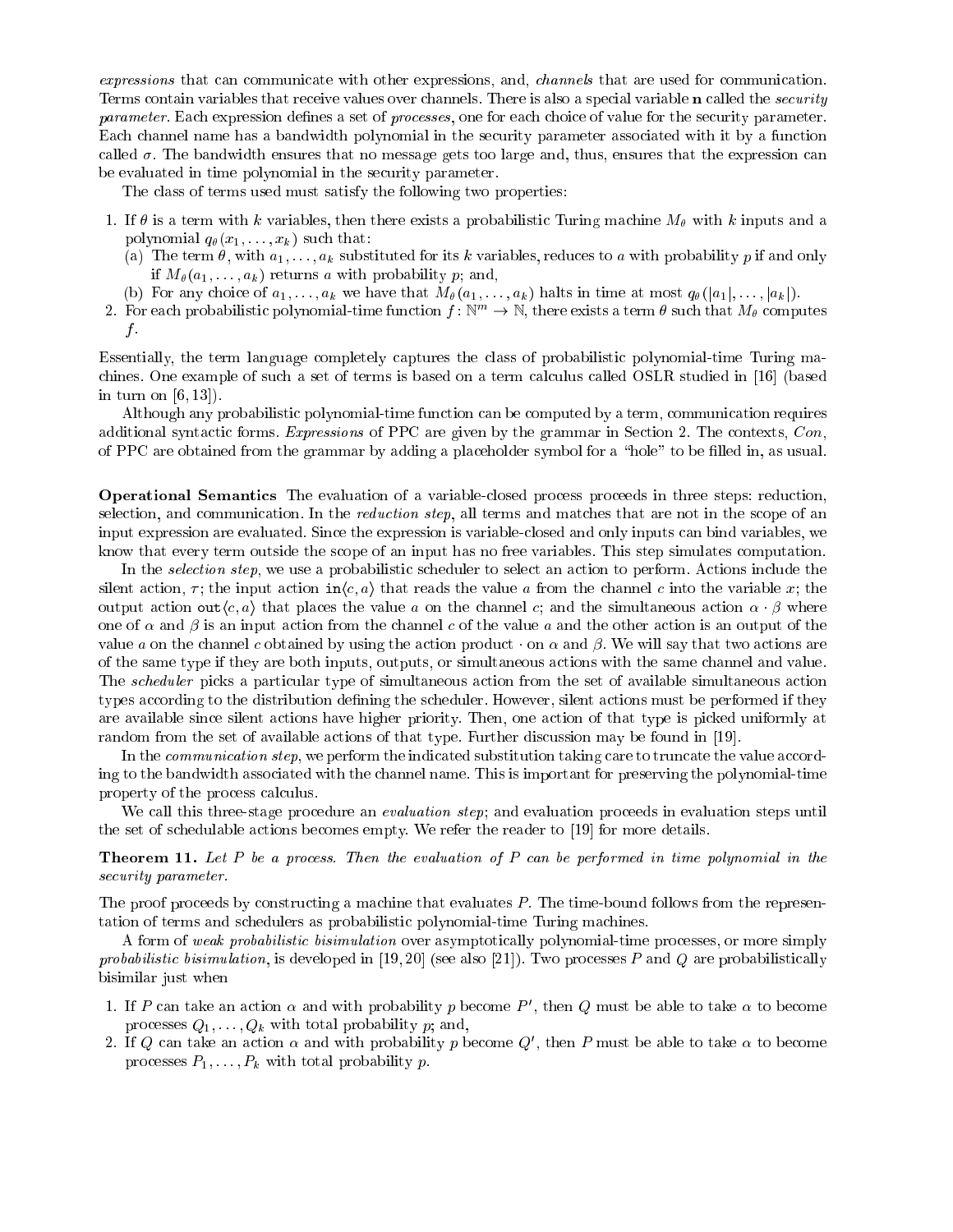Using  $\simeq$  to denote the bisimulation equivalence relation, [19, 20] show that  $\simeq$  is a congruence.

**Theorem 12.**  $\forall P, Q \in \text{Proc.} \forall C \vert \ \vert \in \text{Con} \colon P \simeq Q \implies C[P] \simeq C[Q]$ 

**Definition 13.** Let P and Q be two PPC expressions. Then  $P \cong Q$  if, for sufficiently large n,  $P^{n\leftarrow n}$  is observationally indistinguishable from  $Q^{n\leftarrow n}$ .

A more precise definition can be found in [19,20]. We also have the following theorem, proved in [19], which states that if two processes are probabilistically bisimilar, then they are observationally equivalent (in the sense of [19]. Hence, to prove observational equivalence, it is sufficient to demonstrate a probabilistic bisimulation.

Theorem 14.  $P \simeq Q \implies P \cong Q$ .

In [19], it is proved that all the equational principles of Table 1 hold in PPC. It remains to show that (DUMMY), (DBLBUF), and (DUMBUF) hold in PPC. We give below precise definitions of the dummy adversary and the buffer process in PPC, relegating proofs of the equivalences to Appendix A. Hence, we can conclude that the results proved in the previous sections about the relationship between the various security properties hold for PPC.

For simplicity we will construct uni-directional buffers, assuming that each public channel is *directional i.e.*, a channel name is used in a process only for inputs or only for outputs. We will say that a channel is an input channel (resp. output channel) just when it is to be used only for inputs (resp. outputs). Bi-directional buffers may be constructed by composing a pair of uni-directional channels.

**Definition 15.** Let  $A = \{a_1, \ldots, a_k\}$  and  $B = \{b_1, \ldots, b_k\}$  be two equinumerous sets of channel names such that  $a_i \in A$  is an input channel iff  $b_i \in B$  is an output channel. We define  $\mathcal{B}_{a_i}^{b_i}$  as

$$
l_{q(\cdot)}\,\,(\verb"in"\,[a_{i},y]\,.\verb"out"\,[b_{i},y])
$$

in the case that  $a_i$  is an output channel, and

$$
l_{q(\cdot)}\left(\verb"in"\left[b_{i},y\right]\verb".out"\left[a_{i},y\right]\right)
$$

in the case that  $a_i$  is an input channel. Then we define the asynchronous buffer between A and B,  $\mathcal{B}_A^B$ , as the expression  $\mathcal{B}^{b_1}_{a_1} \mid \cdots \mid \mathcal{B}^{b_k}_{a_k}$ .

Essentially, an asynchronous buffer forwards messages between channels in A and channels in B without preserving any message-ordering since, for example, it is possible that an input on  $a_i$  is read, then a second input on  $a_i$  is read and forwarded onto  $b_i$  before the first input on  $a_i$  is forwarded onto  $b_i$ .

**Definition 16.** Let  $A = \{a_1, \ldots, a_k\}$  and  $B = \{b_1, \ldots, b_k\}$  be two equinumerous sets of channel names such that  $a_i \in A$  is an input channel iff  $b_i \in B$  is an output channel. We define  $\mathcal{D}_{a_i}^{b_i}$  as

 $\verb"in"\left[a_{i},y\right].\verb"out"\left[b_{i},y\right].\verb"out"\left[syn_{i},1\right]\mid\mathit{!}_{q(\cdot)}.\left(\verb"in"\left[syn_{i},x\right].\verb"in"\left[a_{i},y\right].\verb"out"\left[b_{i},y\right].\verb"out"\left[syn_{i},1\right]\right)$ 

in the case that  $a_i$  is an output channel, and

$$
\texttt{in}[b_i, y] \text{ .out}[a_i, y] \text{ .out}[syn_i, 1] | /_{q(.)} (\texttt{in}[syn_i, x] \text{ .in}[b_i, y] \text{ .out}[a_i, y] \text{ .out}[syn_i, 1])
$$

in the case that  $a_i$  is an input channel. Then we define the dummy adversary between A and B,  $\mathcal{D}_A^B$ , as the  $expression$ 

$$
\nu_{syn}(\mathcal{D}_{a_1}^{b_i} \mid \cdots \mid \mathcal{D}_{a_k}^{b_k})
$$

The expression  $\mathcal{D}_{A}^{B}$  simply forwards communications between each channel  $a_i \in A$  and  $b_i \in B$ . The channel  $syn_i$  is used to synchronize between the various inputs and outputs on the channel  $a_i$  in  $\mathcal{D}_A^B$  to avoid situations where, for example, a value has been read on the channel  $b_i$  and, before it is forwarded, a new value is read on the channel  $b_i$  and then forwarded. Essentially, the use of  $syn_i$  allows us to preserve the ordering on communications on  $a_i$  by guaranteeing that if  $\mathcal{D}_A^B$  receives the message  $o$  before  $o'$ , it will transmit  $o$  before  $o'$ . Thus a dummy adversary is just a message-order-preserving buffer.

**Theorem 17.** The equivalence principles (DUMMY), (DBLBUF), and (DUMBUF) hold in PPC.

We prove these equivalences by constructing a probabilistic bisimulation and then applying Theorem 14. Proof sketches are available in Appendix A.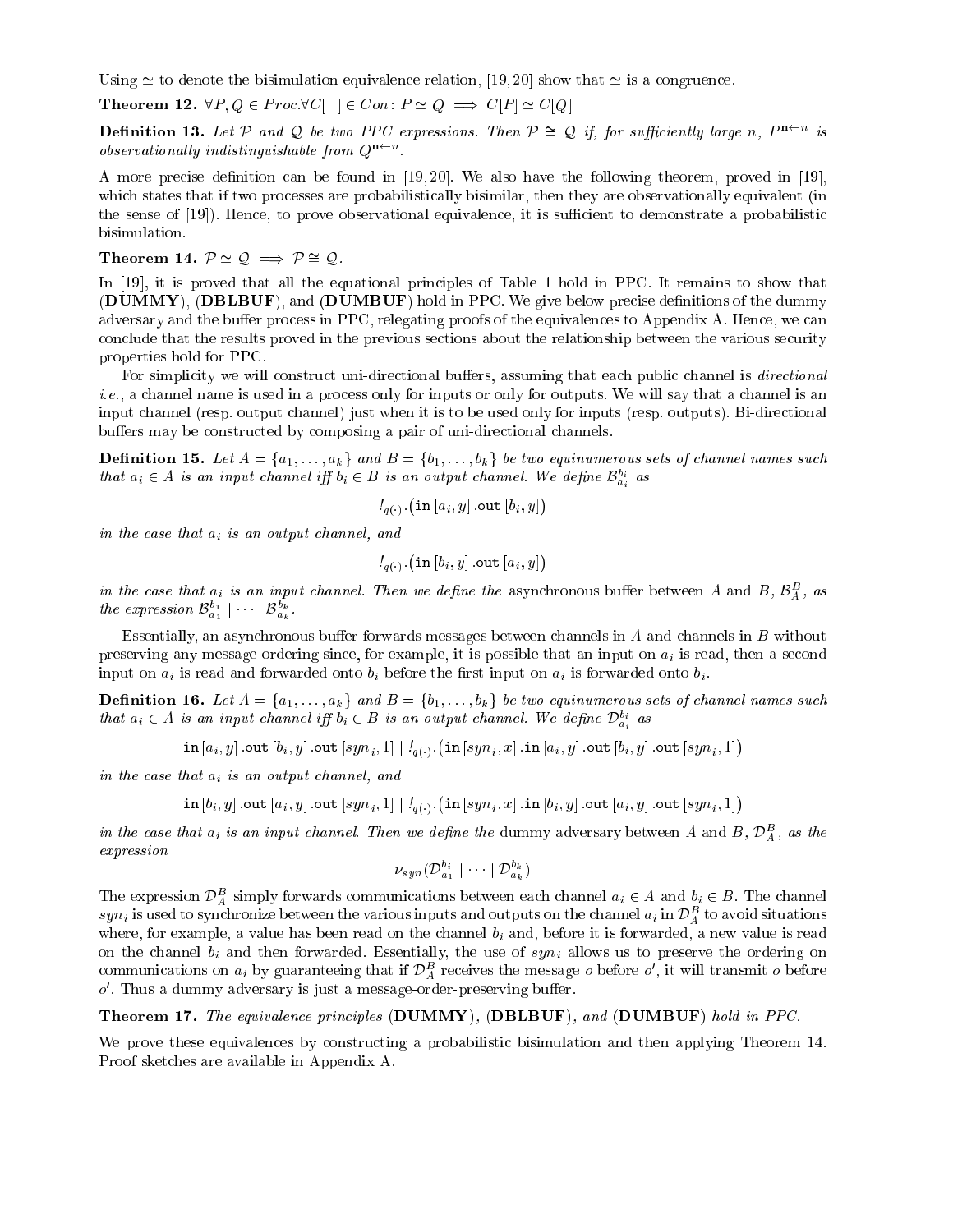#### 6.2 Spi-Calculus and Applied  $\pi$ -Calculus

Spi-calculus [3] and applied  $\pi$ -calculus [1] are two other process calculi that have been used to reason about security protocols. All the standard structural equivalence rules: associativity of parallel composition  $(ASC)$ , renaming of private channels (**RENAME**), scope extrusion (**SCOPE**), congruence (**CONG**), which were collected in Table 1, hold in these calculi. The network-specific equivalences are also satisfied with appropriate definitions of dummy adversary and buffer processes. Hence the results proved in Section 4 and Section 5 also hold for these calculi. A representative proof for spi-calculus is given in Appendix B.

## 7 Con
lusions

We compare three similar ways of specifying protocol properties by formulating *universal composability*, black-box simulatability, and process equivalence over process calculus. Our main results are that all three are equivalent when asynchronous communication is used; with synchronous communication, the first two are equivalent and implied by the third. While some process calculi provide synchronous communication, the asynchronous case is closer to computational practice. Although we model asynchronous communication by adding buffers to a synchronous calculus, we conjecture that the same results could also be achieved starting with a purely asynchronous form of process calculus.

Since universal composability, black-box simulatability, and process equivalence are all based on similar intuition about specifying security properties using indistinguishability, it is reassuring to know that they can be proved technically equivalent. We expect this equivalence to be useful in further research, since it allows us to transfer results about one form of specification to other forms. In addition, the equivalence of three different technical definitions, and the fact that this equivalence holds for a broad range of computational models, indicate the mathematical robustness of the underlying concept.

Our proofs use standard process calculus proof rules such as associativity of parallel composition, commutativity, renaming of private hannels, s
ope extrusion, and ongruen
e. The only subtlety is that two pro
esses ommuni
ating over a private hannel must be observationally equivalent to two pro
esses ommunicating through a dummy process that just forwards messages in both directions. Therefore, the proofs will carry over to any process calculus that has the necessary features (such as private channels) and satisfies reasonable and well-accepted equational principles. In future work, we hope to extend our arguments to cover communicating Turing machines (as in  $[7]$  and other work on universal composability) and  $I/O$  automata  $(as in [18] and related work).$ 

Acknowledgements Thanks to Andre Scedrov and Paulo Mateus for helpful discussions.

## Referen
es

- 1. Martín Abadi and Cédric Fournet. Mobile values, new names, and secure communication. In 28th ACM Symposium on Principles of Programming Languages, pages 104-115, 2001.
- 2. Martín Abadi and Andrew D. Gordon. A bisimulation method for cryptographic protocol. In Proc. ESOP 98, Lecture notes in Computer Science. Springer, 1998.
- 3. Martín Abadi and Andrew D. Gordon. A calculus for cryptographic protocols: the spi calculus. Information and Computation, 143:1-70, 1999. Expanded version available as SRC Research Report 149 (January 1998).
- 4. Michael Backes, Birgit Pfitzmann, and Michael Waidner. Reactively secure signature schemes. In Proceedings of 6th Information Security Conference, volume 2851 of Lecture Notes in Computer Science, pages 84–95. Springer, 2003.
- 5. Michael Backes, Birgit Pfitzmann, and Michael Waidner. A general composition theorem for secure reactive systems. In Proceedings of 1st Theory of Cryptography Conference, volume 2951 of Lecture Notes in Computer Science. Springer, 2004.
- 6. Stephen Bellantoni. Predicative Recursion and Computational Complexity. PhD thesis, University of Toronto, 1992.
- 7. Ran Canetti. Universally composable security: A new paradigm for cryptographic protocols. In Proc. 42nd IEEE Symp. on the Foundations of Computer Science. IEEE, 2001. Full version available at http://eprint.iacr.org/2000/067/.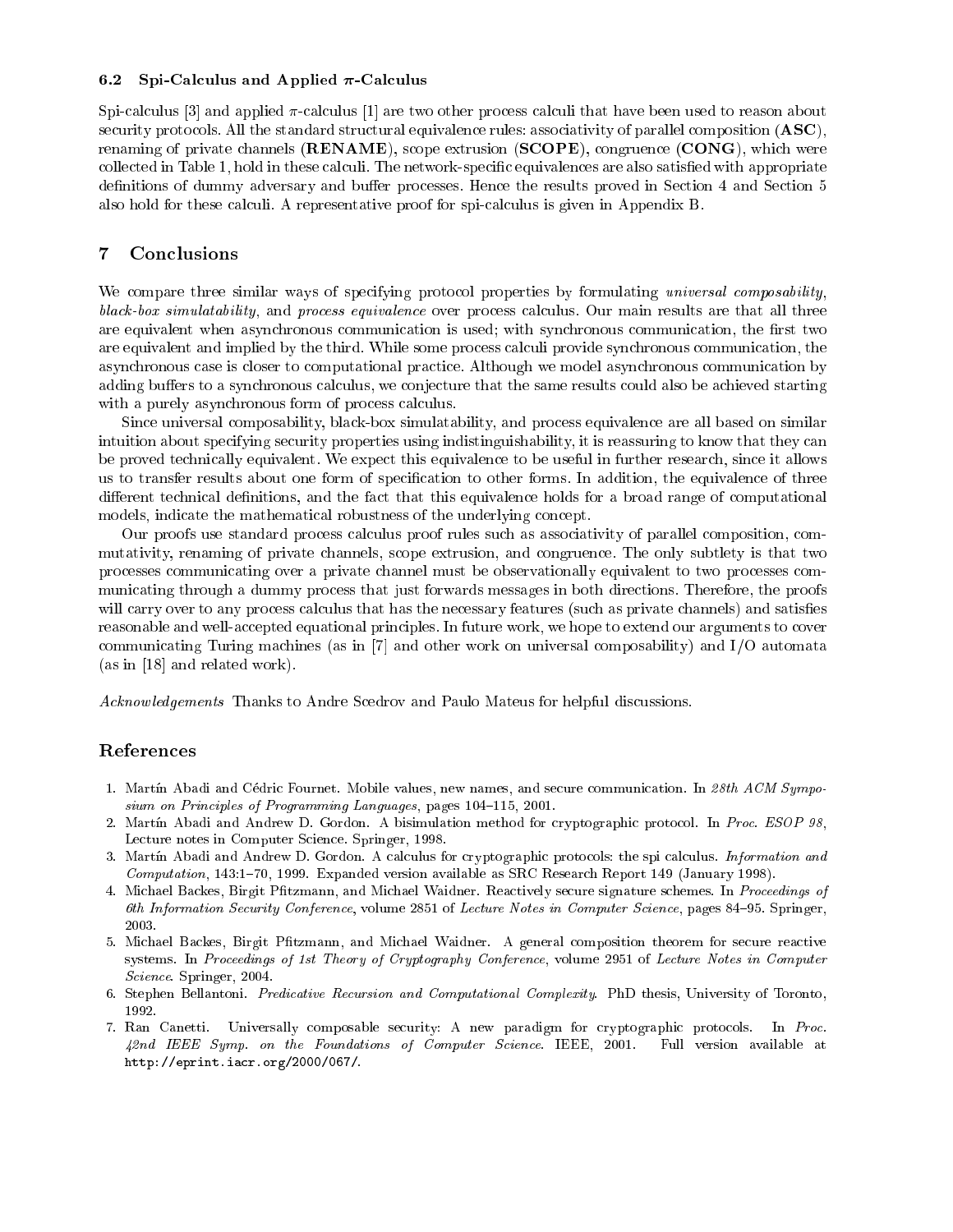- 8. Ran Canetti and Marc Fischlin. Universally composable commitments. In Proc. CRYPTO 2001, volume 2139 of Lecture Notes in Computer Science, pages 19–40, Santa Barbara, California, 2001. Springer.
- 9. Ran Canetti and Hugo Kraw
zyk. Universally omposable notions of key ex
hange and se
ure hannels. In Advances in Cryptology—EUROCRYPT 2002, volume 2332 of Lecture Notes in Computer Science, pages 337– 351. Springer, 2002.
- 10. Ran Canetti, Eyal Kushilevitz, and Yehuda Lindell. On the limitations of universally omposable two-party computation without set-up assumptions. In Advances in Cryptology-EUROCRYPT 2003, volume 2656 of Lecture Notes in Computer Science, pages 68–86. Springer, 2003.
- 11. Ran Canetti, Yehuda Lindell, Rafail Ostrovsky, and Amit Sahai. Universally omposable two-party and multiparty secure computation. In Proc. ACM Symp. on the Theory of Computing, pages 494-503, 2002.
- 12. Ivan Damgard and Jesper B. Nielsen. Universally omposable eÆ
ient multiparty omputation from threshold homomorphic encryption. In Proc. CRYPTO 2003, volume 2729 of Lecture Notes in Computer Science, pages 247{264, Santa Barbara, California, 2003. Springer.
- 13. Martin Hofmann. Type Systems for Polynomial-Time Computation. Habilitation Thesis, Darmstadt; see www.d
s.ed.a
.uk/home/mxh/papers.html, 1999.
- 14. Patri
k D. Lin
oln, John C. Mit
hell, Mark Mit
hell, and Andre S
edrov. Probabilisti polynomial-time equivalence and security protocols. In Jeannette M. Wing, Jim Woodcock, and Jim Davies, editors, Formal Methods World Congress, vol. I, number 1708 in Lecture Notes in Computer Science, pages 776-793, Toulouse, France, 1999. Springer.
- 15. Robin Milner. Communication and Concurrency. International Series in Computer Science. Prentice Hall, 1989.
- 16. John C. Mitchell, Mark Mitchell, and Andre Scedrov. A linguistic characterization of bounded oracle computation and probabilistic polynomial time. In Proc. 39th Annual IEEE Symposium on the Foundations of Computer Science, pages 725-733, Palo Alto, California, 1998. IEEE.
- 17. John C. Mit
hell, Ajith Ramanathan, Andre S
edrov, and Vanessa Teague. A probabilisti polynomial-time calculus for the analysis of cryptographic protocols (preliminary report). In Stephen Brookes and Michael Mislove, editors, 17th Annual Conference on the Mathematical Foundations of Programming Semantics, Arhus, Denmark, May, 2001, volume 45. Electronic notes in Theoretical Computer Science, 2001.
- 18. Birgit Pfitzmann and Michael Waidner. A model for asynchronous reactive systems and its application to secure message transmission. In *IEEE Symposium on Security and Privacy*, pages 184-200, Washington, 2001.
- 19. Ajith Ramanathan, John C. Mit
hell, Andre S
edrov, and Vanessa Teague. Probabilistic bisimulation and equivalence for security analysis of network protocols. Unpublished, see http://wwws-students.stanford.edu/~ajith/, 2003.
- 20. Ajith Ramanathan, John C. Mitchell, Andre Scedrov, and Vanessa Teague. Probabilistic bisimulation and equivalence for security analysis of network protocols. In FOSSACS 2004 - Foundations of Software Science and Computation Structures, March 2004. Summarizes results in [19]; to appear.
- 21. Robert J. van Glabbeek, Scott A. Smolka, and Bernhard Steffen. Reactive, generative, and stratified models of probabilistic processes. International Journal on Information and Computation, 121(1), August 1995.

## A Proofs of Lemmas for PPC

**Lemma 18 (Dummy Adversary).** Let P be a protocol and A be an adversary. Then  $\nu_{net}(\mathcal{P} \mid A) \cong$  $\nu_{net,dummy}(\mathcal{P} \mid \mathcal{D}_{net}^{dummy} \mid \mathcal{A}^{[dummy/net]})$  where dummy is a set of fresh channels of cardinality  $|net|$  used to communicate between the dummy adversary and the modified adversary.

*Proof.* (Sketch) From Definition 16, we see that  $\mathcal{D}_{net}^{dumm}$  is of the form  $\nu_{syn}(Du_{net}^{dumm})$ . The proof proceeds by showing that for every path  $\pi$  in the evaluation graph of  $\nu_{net}(P \mid A)$  there is a unique path  $\pi'$   $\pi$  is preserved by the matching edge in  $\pi'$ , and vice versa. It is easy to see that every transition of  $\nu_{net}(P \mid A)$ that does not signify a communication between  $P$  and  $A$  can be identified immediately with transitions of  $\nu_{net,dummy}(P\mid\nu_{syn}(Du_{net}^{dummy})\mid A^{[dummy/net]})$ . The only concern are those communications between  $P$  and A. These, though, an be simulated via a three stage pro
edure. Without loss of generality let us assume that a message is going from  $A$  to  $P$  along a net channel. In the first stage, the message is transmitted from  $A^{[dummy/net]}$  to the dummy. In the second stage, the message is transmitted along the appropriate net channel to P. Finally, a synchronization bit in the dummy is transmitted to allow further communications to occur. While there is only one choice of transition for the first two stages, there are several choices for the third since any one of the  $q(i)$  inputs for the synchronization bit in the dummy can receive the message.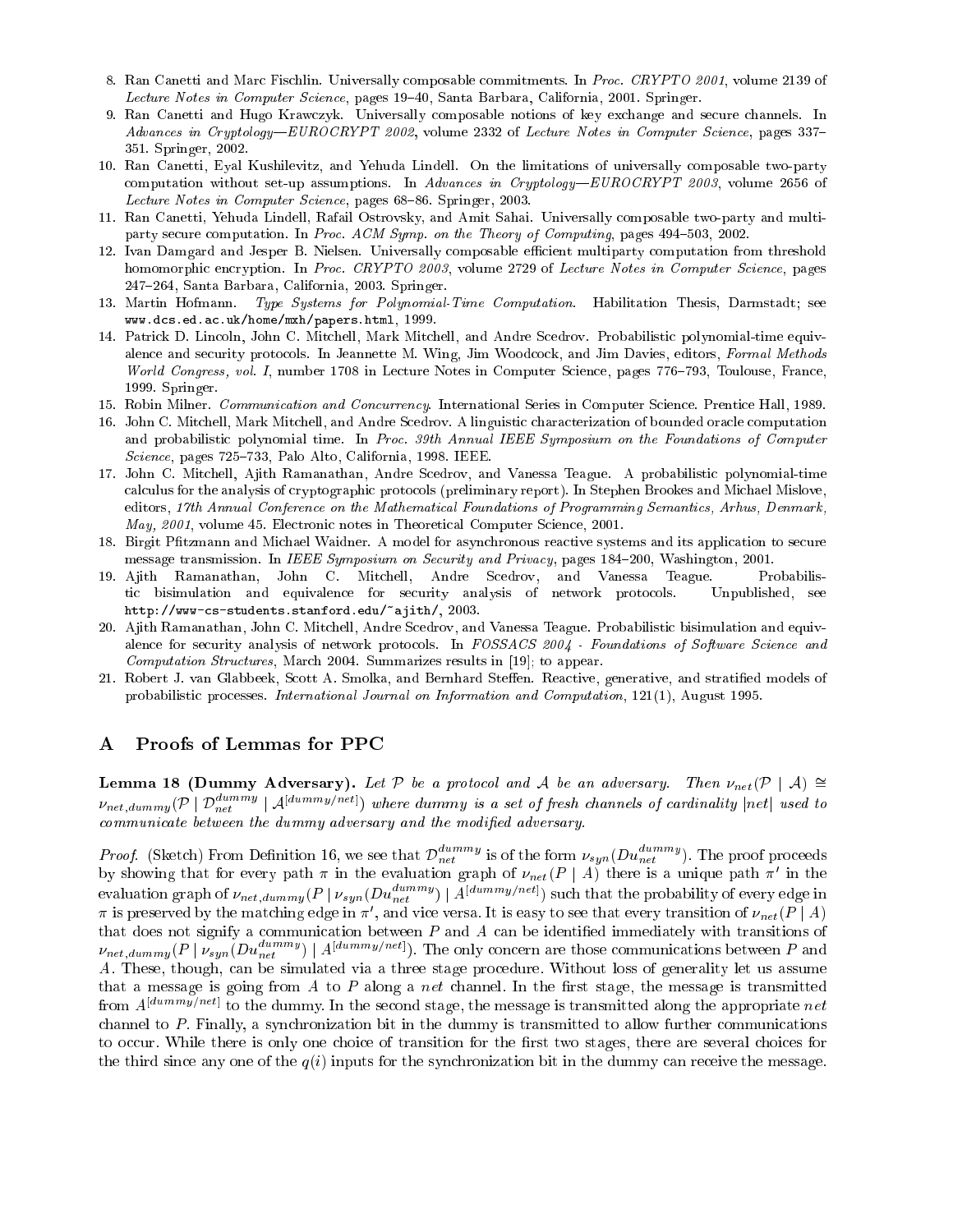However, each of the processes obtained after the third step are structurally identical (they only vary in which of the  $q(i)$  remaining bridges between the *dummy* channel and its corresponding net channel accepts the synchronization bit). Thus we can identify them and replace the final  $q(i)$ -fold step with a single step. This means that every transition of  $\nu_{net}(P \mid A)$  can be uniquely matched with either a transition or a length-three path of  $\nu_{net,dummy}(P\mid \nu_{syn}(Du_{net}^{dummy})\mid A^{[dummy/net]})$ . The uniqueness of the mapping follows from its construction. Thus we can infer the desired bisimilarity which implies observational equivalence.

#### Lemma 19 (Double Buffering). Let  $\mathcal{B}_a^b$ ,  $\mathcal{B}_b^c$  and  $\mathcal{B}_a^c$  be asynchronous buffers. Then,  $\nu_b(\mathcal{B}_a^b \mid \mathcal{B}_b^c) \cong \mathcal{B}_a^c$ .

*Proof.* We will show that  $\nu_b(\mathcal{B}_a^b \mid \mathcal{B}_b^c)$  is probabilistically bisimilar to  $\mathcal{B}_a^c$  from which it follows that the two expressions are observationally equivalent. For simplicity, we will assume that  $|a| = |b| = |c| = 1$ . Let us also assume that a is an input channel (whence c must be an output channel). In that case  $\mathcal{B}_a^c$  is just

$$
\mathcal{F}_{q(\cdot)}\left(\texttt{in}\left[a,y\right].\texttt{out}\left[c,y\right]\right)
$$

and  $\nu_b(\mathcal{B}_a^b \mid \mathcal{B}_b^c)$  is just

 ${\nu}_b(\mathord!_{q(\cdot)}.\big(\texttt{in}[a,y]\hspace{-0.5pt}. \texttt{out}[b,y]\big)$  $|\cdot|_{q(\cdot)}$  (in  $[b,y]$  out  $[c,y])$ )

We will identify expressions equivalent by virtue of the associativity and commutativity of  $\vert$ , the parallel composition operator, and the equivalence  $P | 0 \cong P$ . Making use of these identifications, it is easy to verify that the set of pairs

$$
\begin{array}{c}\n\{\langle\mathsf{l}_{q(\cdot)}.\big(\mathtt{in}\left[a,y\right].\mathtt{out}\left[c,y\right]\big)\mid\mathsf{l}_{q(\cdot)}.\big(\mathtt{out}\left[c,y\right]\big),\\ \nu_b(\mathsf{l}_{q(\cdot)}.\big(\mathtt{in}\left[a,y\right].\mathtt{out}\left[b,y\right]\big)\mid\mathsf{l}_{q(\cdot)}.\big(\mathtt{in}\left[b,y\right].\mathtt{out}\left[c,y\right]\big)\big)\mid\mathsf{l}_{q(\cdot)}.\big(\mathtt{out}\left[c,y\right]\big)\rangle\}\n\end{array}
$$

is a suitable probabilisti bisimulation.

**Lemma 20** (Dummy and Buffer). Let  $\mathcal{B}_a^b$ ,  $\mathcal{B}_b^c$  and  $\mathcal{B}_a^c$  be three asynchronous buffers and let  $\mathcal{D}_b^c$  and  $\mathcal{D}_a^b$ <br>be dummy adversaries. Then,  $\nu_b(\mathcal{B}_a^b \mid \mathcal{D}_b^c) \cong \mathcal{B}_a^c$  and  $\nu_b(\mathcal{$ 

An asynchronous buffer just forwards messages without preserving the message order. Thus, intuitively, pla
ing it after any stru
ture that preserves message order or before any su
h stru
ture should be the same as just using the asynchronous buffer. The formal proof is similar to the proof of Lemma 19 and is omitted due to space constraints.

## B Proof of Equivalence for Spi-Calculus

Theorem 21. Theorem 7 and Theorem 9 hold for spi-calculus.

Proof. The standard equivalence rules used in proving the two theorems: associativity of parallel-or (ASC), renaming of private channels ( $RENAME$ ), congruence ( $CONG$ ), and scope extrusion ( $SCOPE$ ) hold in spi-calculus. The only non-standard step corresponds to  $\rm{DUMMY}$ . The proof relies on the observation that the situation in which processes  $\mathcal P$  and  $\mathcal A$  communicate over a private channel is observationally equivalent to the one in which all such communication is routed through a dummy process that just forwards messages in both directions. For simplicity, we consider only the case when there are two channels  $c_0$  and  $c_1$  between P and A. Since channels are directional, without loss of generality, we assume that channel  $c_0$  is from A to P (*i.e.*, only A outputs messages on  $c_0$ , and only P receives messages on  $c_0$ ), and channel  $c_1$  is from P to A. The proof extends directly to the multiple-channel case.

Rewriting the statement using spi-calculus formalism and letting  $A^d$  stand for  $A[d/c],$  we wish to demonstrate that

$$
(\nu c_0, c_1)(P | A) \simeq (\nu c_0, c_1, d_0, d_1)(P | ((\nu s_0, s_1)(D_0 | D_1) | A^d))
$$

where

$$
D_0 = d_0(y).\overline{c_0}\langle y\rangle.\overline{s_0}\langle 1\rangle \mid : s_0(x).d_0(y).\overline{c_0}\langle y\rangle.\overline{s_0}\langle 1\rangle
$$
  

$$
D_1 = d_1(y).\overline{c_1}\langle y\rangle.\overline{s_1}\langle 1\rangle \mid : s_1(x).d_1(y).\overline{c_1}\langle y\rangle.\overline{s_1}\langle 1\rangle
$$